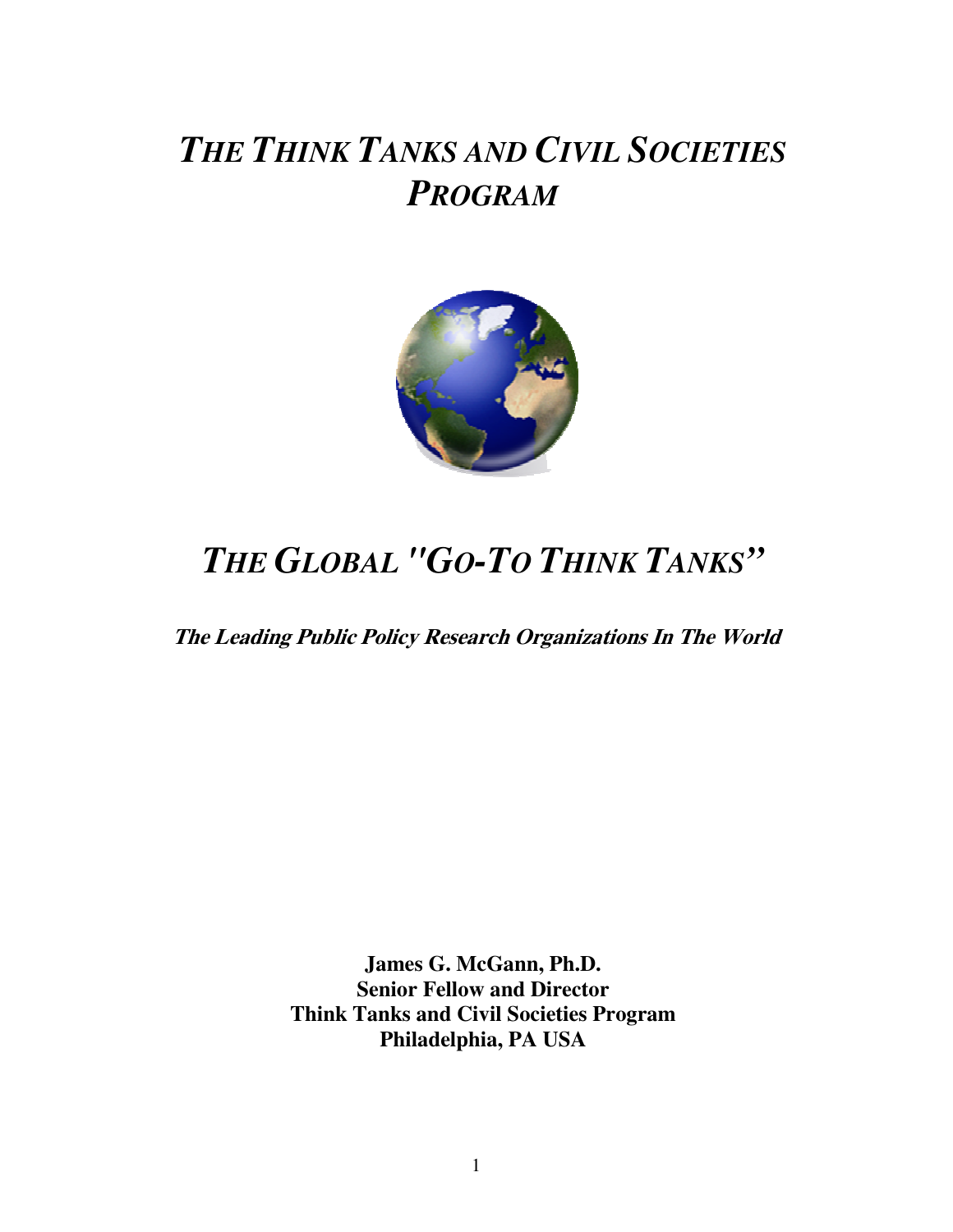# The Think Tanks & Civil Societies Program TICSP

"Helping to bridge the gap between knowledge and policy"

Researching the trends and challenges facing think tanks, policymakers, and policy-oriented civil society groups...

Sustaining, strengthening, and building capacity for think tanks around the world...

Maintaining the largest, most comprehensive database of over 5,000 think tanks...

.



Survey: http://www.fpri.org/thinktankssurvey.asp

James G. McGann, Ph.d.- jm@fpri.org Senior Fellow and Director of TTCSP

**All requests, questions and comments should be emailed to: James G. McGann, Ph.D. Senior Fellow and Director, Think Tanks and Civil Societies Program Telephone: (610) 519-8040 / (215) 619-2840** Email: <mark>JM@fpri.org</mark> or <mark>James.McGann@villanova.edu</mark>

Copyright: All rights reserved. No part of this report may be reproduced or utilized in any form or by any means, electronic or mechanical, including photocopying, recording, or by information storage or retrieval system, without written permission from the Think Tanks and Civil Societies Program.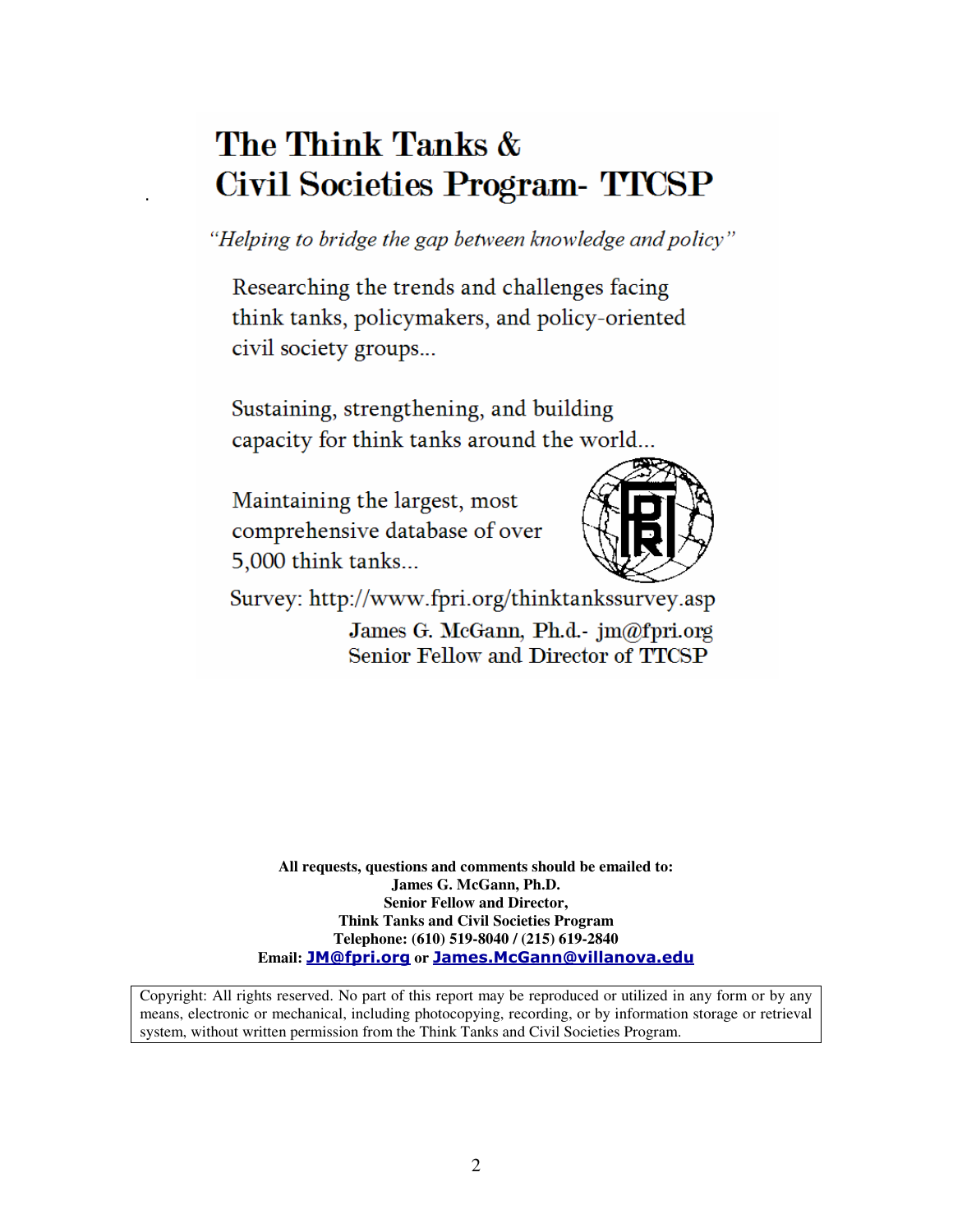#### **INTRODUCTION**

This project grew out of the never ending requests I receive from journalists, scholars and government officials to provide a list of the leading think tanks in a particular country or region of the world. Last year I launched a pilot project that was designed to identify some of the leading think tanks in the world in an attempt to answer these inquiries in a more systematic fashion. The report that follows summarizes the findings of this pilot project and provides lists of what might be called the "go to think tanks" in every region of the world. 228 institutions were nominated by their peers and are public policy research, analysis and engagement organizations that have become recognized nationally, regionally and globally for producing rigorous and relevant research, publications and programs. While I have done my best to be balanced and systematic in my approach to identifying the leading think tanks in the world much more work needs to be done to improve the selection process. I, therefore, view this report as a starting point and encourage your comments and suggestions for how I might improve the selection process. Additionally, it is also worth noting that the inclusion of an institution in the universe of leading think tanks does not indicate a seal of approval or endorsement for the institution, its publications or programs. Likewise a failure to be nominated does not necessarily indicate a lack of a quality and effectiveness or poor performance. There are 5080 think tanks around the world that are doing exceptional work to help bridge the gap between knowledge and policy. This report is simply an effort to highlight some of the leading think tanks around the world.

In this report and through the data I have collected and analyzed from surveys, I have attempted to identify the key think tank "players" or "go-to" institutions around the world. This task was made difficult by the global scale of the effort, the sheer number of think tanks, and also because of the regional, and national differences that exist among them. Accordingly, I developed an expert based selection process and relied on data collected for my ongoing global research on think tanks in order to ensure the accuracy and legitimacy of the results. In this unprecedented research endeavor, this study attempts to identify the 10 leading think tanks in the world (non-U.S.) and then seeks to identify the 30 leading think tanks in the world. In addition, the top 30 think tanks in the U.S. were ranked separately as well as the top 5 think tanks from regions that were underrepresented in the global list of top think tanks.

While I am confident in the value and utility of identifying the leading think tanks in the world, a number of important qualifications are in order. First and foremost, there are significant differences between the levels of development and resources in the world which may contribute to certain regions being underrepresented on the list. There are simply more think tanks in the Organization for Economic Co-Operation and Development (OECD) countries. This may explain, in part, why think tanks in Europe and Asia are overrepresented in the top 30 while regions such as Africa and Eastern Europe are underrepresented. Second, international and defense-oriented think tanks may tend to be overrepresented here due to their orientation toward regional and global issues, while domestic-oriented think tanks may tend to be underrepresented. While think tanks focusing on domestic issues are clearly represented on the lists, think tanks whose mission and programs require that they interact on regional and global level may give them an edge in the rankings. While I have consulted widely in developing the universe of institutions to be considered and attempted to control for certain distortions and biases, I fully recognize that personal, regional, ideological and discipline biases may have influenced the selection made by some of those consulted for this study. Finally, large,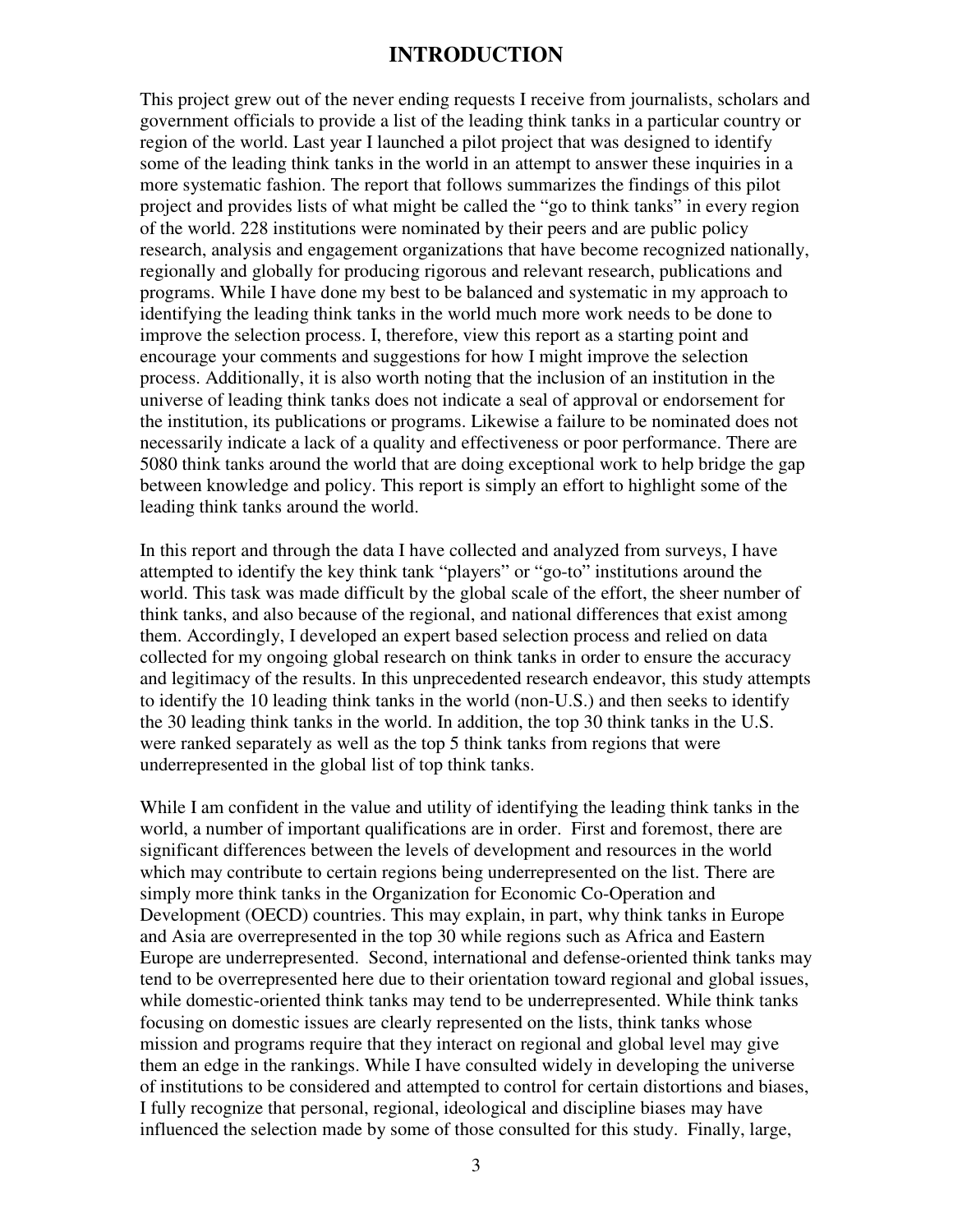multi-issue think tanks may tend to be overrepresented because of the broad scope of their programs and their ability to promote these initiatives to a global audience. It is also important to note that U.S. think tanks (see Table 4 for a list of the top 30 of these) were not included in the universe of institutions considered because I felt their inclusion would have a distorting effect on the study's outcome. Despite these potential limitations, I am confident that the international focus group that I constituted for this study has enabled me to create the first authoritative list of the leading think tanks in the world.

### **A TRANSNATIONAL DEFINITION OF THINK TANKS**

Think tanks are public policy research, analysis and engagement institutions that generate policy-oriented research, analysis and advice on domestic and international issues that enables policymakers and the public to make informed decisions about public policy issues. Think tanks may be affiliated or independent institutions and are structured as permanent bodies, not ad hoc commissions. These institutions often act as a bridge between the academic and policymaking communities, serving in the public interest as an independent voice that translates applied and basic research into a language and form that is understandable, reliable, and accessible for policymakers and the public. (*Think Tanks and Policy Advice in the US: Academics, Advisors and Advocates*, **Routledge 2007**)

### **GLOBALIZATION OF THINK TANKS**

The growth of public policy research organizations, or think tanks, over the last few decades has been nothing less than explosive. Not only have these organizations increased in number, but the scope and impact of their work has also expanded dramatically. Despite this growth, over the past decade there has been a marked decrease in the rate of establishment of new think tanks. There are a number factors that were suggested by the responses to the 2007 Global Survey of Think Tanks that might help explain this shift. A list of the possible trends that may be contributing to the decrease in establishment rate of think tanks is provided below. That being said, the potential of think tanks to support and sustain democratic governments and civil societies around the world is far from exhausted. Policymakers in the legislative and executive branches of government throughout the developed and developing world face the common problem of bringing expert knowledge to bear on governmental decision-making. The challenge then for the policymakers and think tanks is to harness the vast reservoir of knowledge, information and associational energy that exist in public policy research organizations in every region of the world for public good.

The breadth and scope of this reservoir has expanded considerably since the 1990s, as these think tanks have responded to the need of policymakers and the general public for information that is understandable, reliable, accessible and useful. Although this need has been an inherent dynamic of the policymaking process, the forces of globalization have fostered and markedly accelerated the growth of independent think tanks, due to those institutions' unique ability to strengthen the research-policy bridge and thus facilitate the effectiveness of the policymaking process. As a result, they have proliferated, growing in numbers and solidifying their position as integral contributors to the policymaking process. In addition, they have developed and strengthened ties with other nongovernmental and research organizations through the establishment of state, regional and international networks. In recognition of the increased role, number and position of think tanks, as well as the fact that think tanks have received less research attention than other environmental, development or education NGOs, this report focuses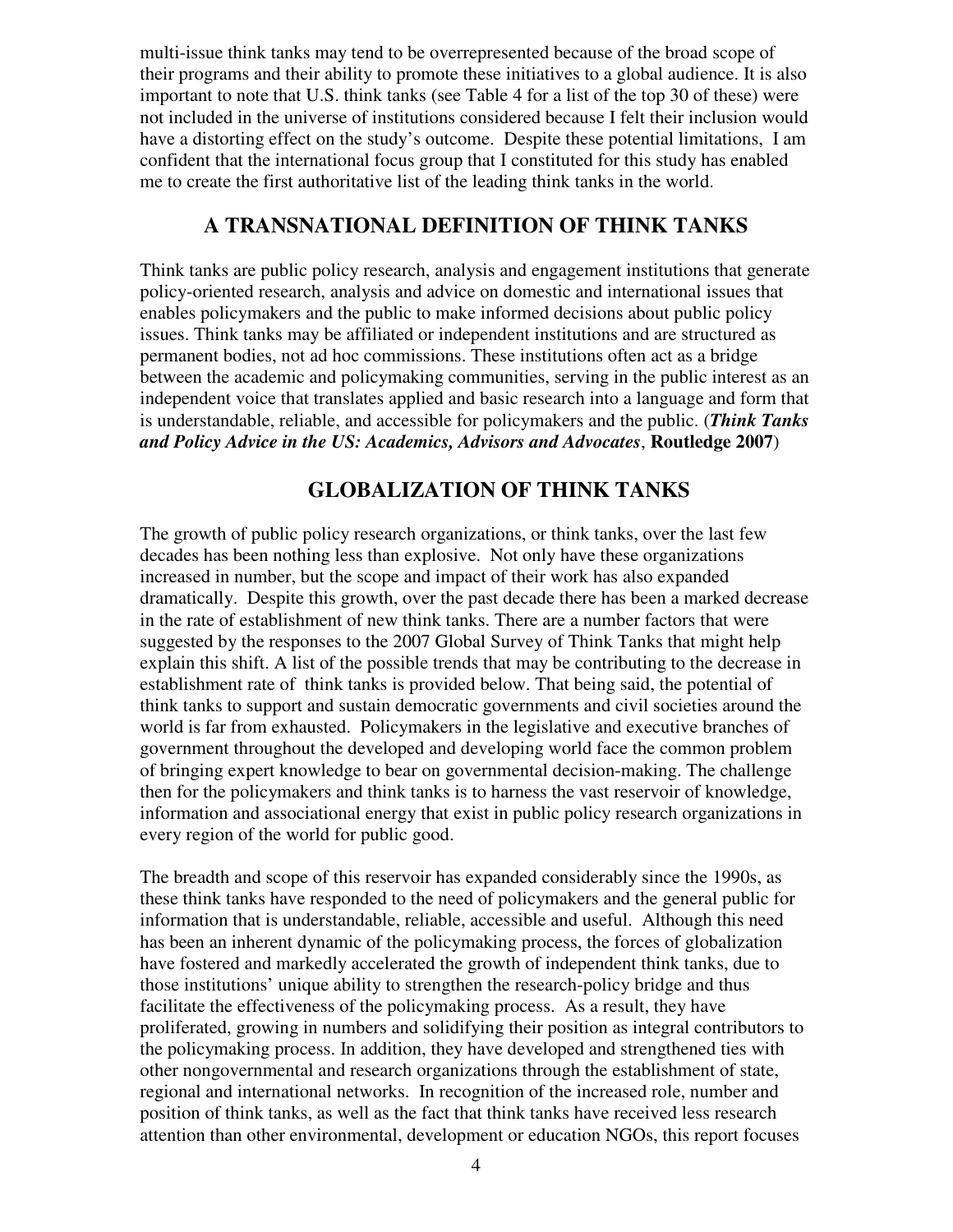on the role of a small sample of these institutions, as well as their role in regional and global networks, in order to illustrate the value and utility of think tanks to policymakers at the regional and global level.



#### **Graph 1.0 Number of Think Tanks Established**

#### **2007 GLOBAL SURVEY OF THINK TANKS FACT SHEET**

*The challenge for the new millennium is to harness the vast reservoir of knowledge, information, and associational energy that exist in public policy research organizations in every region of the world for public good. (Think Tanks and Transnationalization of Foreign Policy, McGann 2002, Electronic Journal, US State Department)*

#### **Global Overview**

There are 5080 think tanks in the world

- North America 1924 (37.87%)
- Western Europe  $1198 (23.58%)$
- Asia 601 (11.83%)
- Eastern Europe  $483 (9.51\%)$
- Latin America 408 (8.03%)
- Africa 274  $(5.39\%)$
- Middle East 192 (3.78%)

#### **United States**

There are 1776 think tanks in the US

- 91\% created since 1951
- More think tanks have been established since 1970 than in the previous 50 years
- Number of think tank have more than doubled since 1980--58% established in just the last 25 years
- 31% established between 1981-1990---End of Post WWII consensus & Challenge to the Welfare State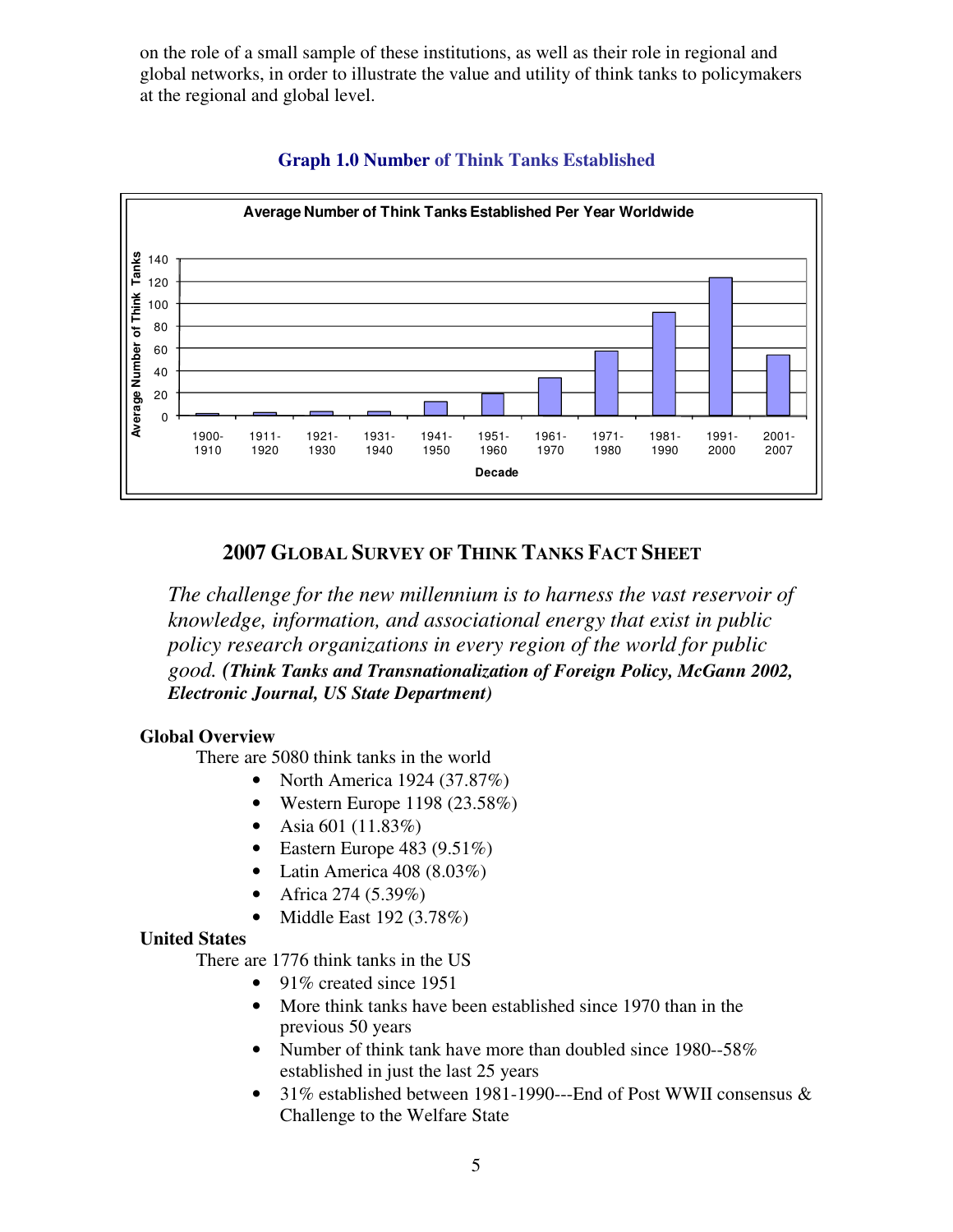- Most of the think tanks that have come into existence in the US since the 1970s are specialized focusing on a particular discipline or policy issue
- About 20% or approximately 350 of the think tanks are located in Washington, DC
- More than 50% are university affiliated
- The number of think tanks being established has declined over the last 7 years

#### **Reasons for the Growth of Think Tanks**

- Information revolution has increased the volume and flow of ideas and information
- End of government monopoly on information
- The complexity and technical nature of policy problems has grown which has made decision making more difficult
- The size of government has expanded but its effectiveness has not which has led to a crisis in confidence in government officials
- Globalization and the growth of state and non state actors
- Need for timely and concise information and analysis "in the right" form at the right time"

#### **Reasons for the Decline in Number of Think Tanks Being Established Worldwide**

- Political and regulatory environment hostile to think tanks and NGOs
- A change in funding priorities for think tanks by public and private donors has made their support more targeted and restrictive
- Underdeveloped institutional capacity decreases survival rate
- Increased competition from advocacy organizations, for profit consulting firms and electronic media is impacting some think tanks
- Donors tend to fund short term projects and programs instead of strengthening capacity and building institutions
- Institutions have served their purpose and have discontinued their operations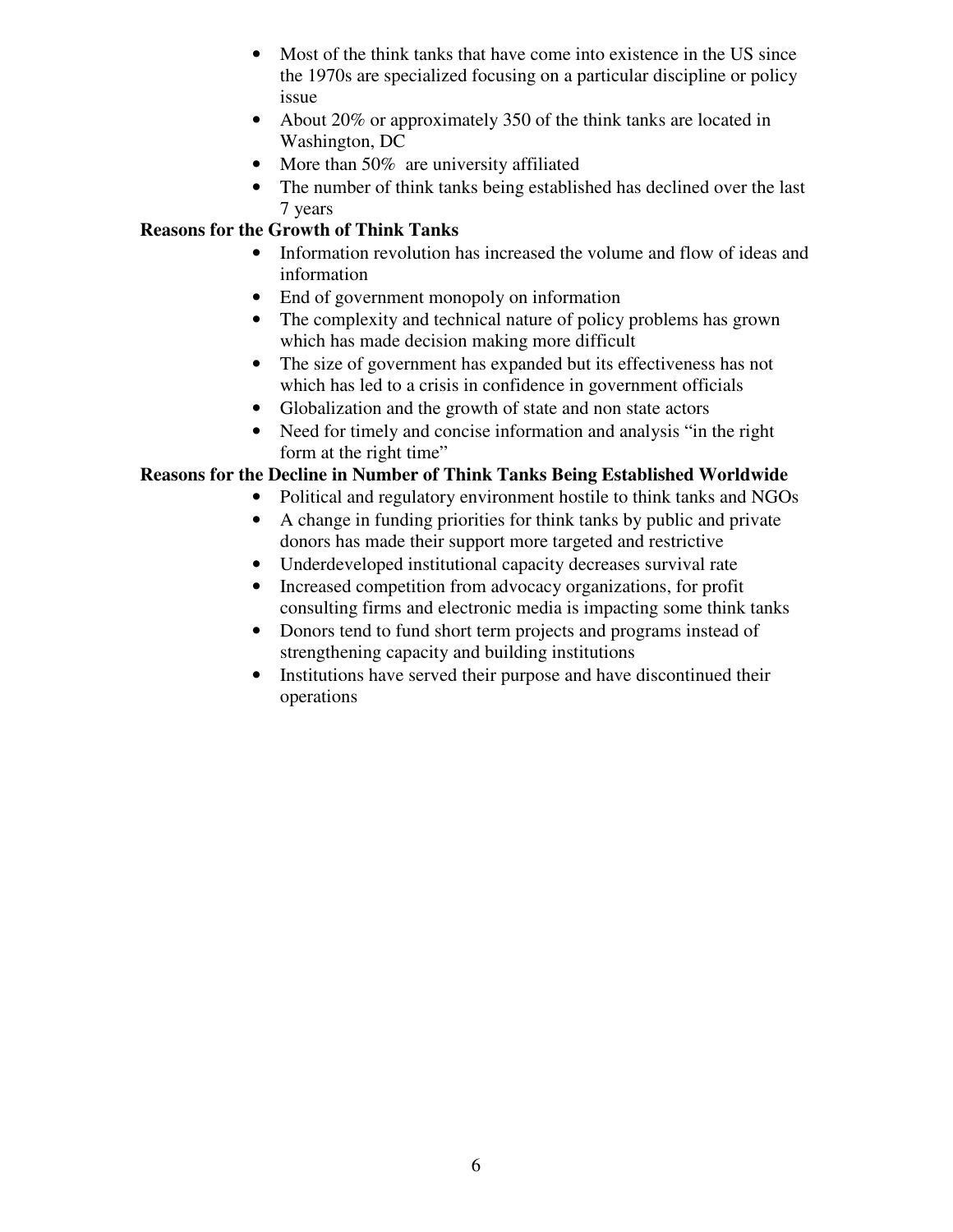### **GLOBAL DISTRIBUTION OF THINK TANKS BY REGION**



### **COUNTRIES WITH THE LARGEST NUMER OF THINK TANKS**

| 1               | United          |      |
|-----------------|-----------------|------|
|                 | <b>States</b>   | 1776 |
| $\overline{2}$  | UK              | 283  |
| $\overline{3}$  | Germany         | 187  |
| $\overline{4}$  | France          | 162  |
| $\overline{5}$  | India           | 122  |
| $\overline{6}$  | Russia          | 104  |
| $\overline{7}$  | Japan           | 103  |
| $\overline{8}$  | Argentina       | 100  |
| $\overline{9}$  | Canada          | 94   |
| 10              | Italy           | 87   |
| $\overline{11}$ | China           | 73   |
| $\overline{12}$ | Switzerland     | 72   |
| 13              | Sweden          | 69   |
| $\overline{14}$ | Mexico          | 54   |
| 15              | Netherlands     | 54   |
| $\overline{16}$ | Romania         | 50   |
| $\overline{17}$ | South<br>Africa | 47   |
| 18              | Ukraine         | 43   |
| 19              | Belgium         | 49   |
| $\overline{20}$ | Spain           | 49   |
| 21              | <b>Brazil</b>   | 38   |
| 22              | Taiwan          | 36   |
| $\overline{23}$ | <b>Israel</b>   | 35   |
| 24              | Poland          | 35   |
| $\overline{25}$ | Bangladesh      | 34   |
|                 |                 |      |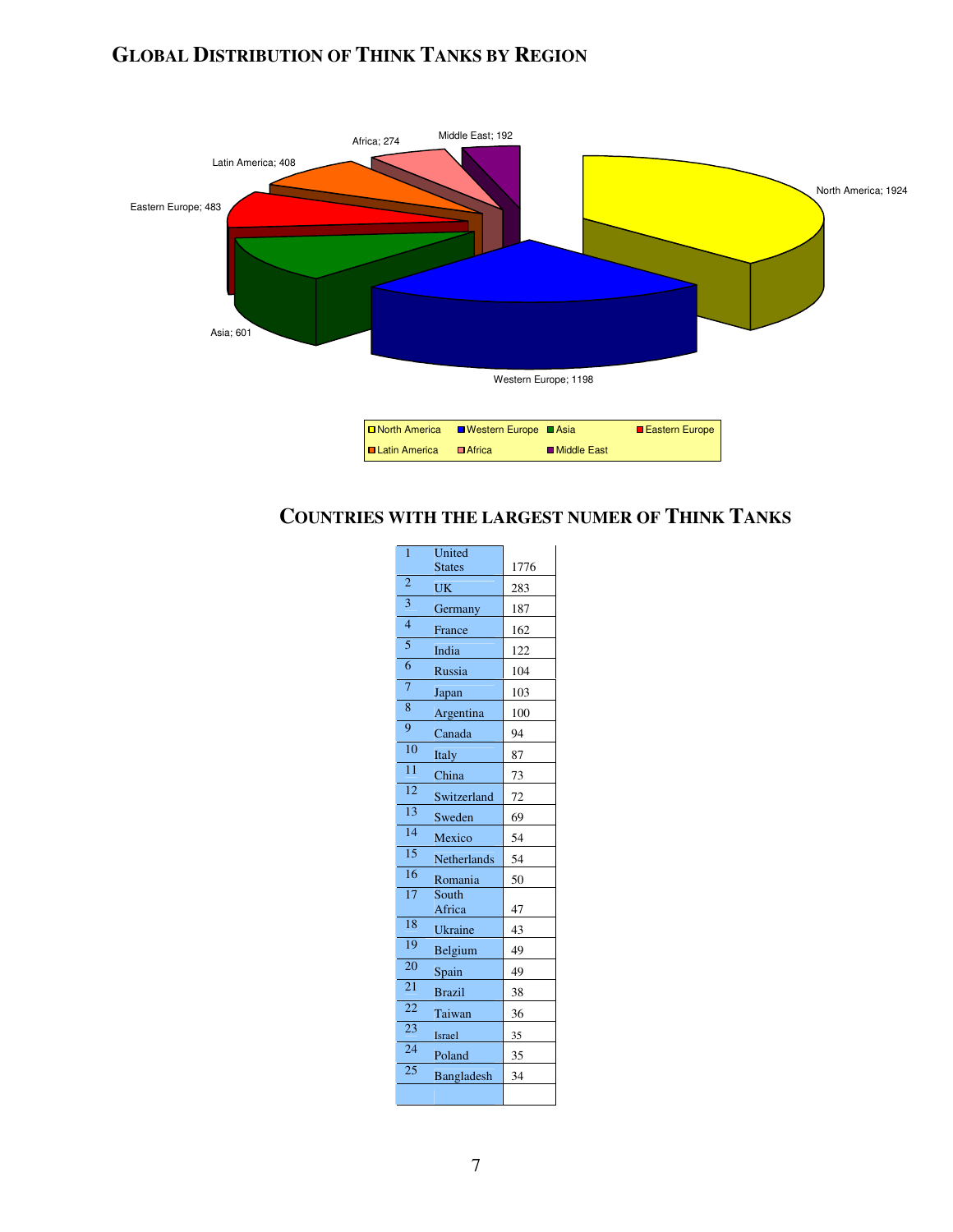### **COUNTRIES WITH 10 OR MORE THINK TANKS**

| Africa       |    | <b>Asia</b> |     | <b>Eastern Europe</b> |     | Latin<br><b>America</b> |     | <b>Middle East</b> |    | <b>North America</b>     |       |
|--------------|----|-------------|-----|-----------------------|-----|-------------------------|-----|--------------------|----|--------------------------|-------|
| Ethiopia     | 16 | Australia   | 26  | Bulgaria              | 28  | Argentina               | 100 | Egypt              | 21 | Canada                   | 94    |
| Ghana        | 17 | Bangladesh  | 34  | <b>Czech Republic</b> | 23  | Bolivia                 | 27  | Iran               | 11 | Mexico                   | 54    |
| Kenya        | 26 | China       | 73  | Hungary               | 30  | <b>Brazil</b>           | 38  | Iraq               | 14 | <b>United States</b>     | 1776  |
| Nigeria      | 27 | Hong Kong   | 29  | Lithuania             | 10  | Chile                   | 30  | Israel             | 35 | Washington<br>D.C.       | (374) |
| South Africa | 47 | India       | 122 | Macedonia<br>(FYR)    | 10  | Colombia                | 24  | Lebanon            | 11 |                          |       |
|              |    | Japan       | 103 | Romania               | 50  | Cuba                    | 11  | Turkey             | 19 | Western<br><b>Europe</b> |       |
|              |    | Malaysia    | 16  | Russia                | 104 | Dominican<br>Rep        | 13  |                    |    | Austria                  | 36    |
|              |    | Nepal       | 12  | Serbia                | 20  | Ecuador                 | 12  |                    |    | Belgium                  | 49    |
|              |    | Philippines | 13  | Slovenia              | 32  | El Salvador             | 12  |                    |    | Denmark                  | 30    |
|              |    | South Korea | 29  | Ukraine               | 43  | Guatemala               | 10  |                    |    | Finland                  | 26    |
|              |    | Sri Lanka   | 14  |                       |     | Peru                    | 21  |                    |    | France                   | 162   |
|              |    | Taiwan      | 36  |                       |     |                         |     |                    |    | Germany                  | 187   |
|              |    |             |     |                       |     |                         |     |                    |    | Greece                   | 28    |
|              |    |             |     |                       |     |                         |     |                    |    | Ireland                  | 14    |
|              |    |             |     |                       |     |                         |     |                    |    | Norway                   | 15    |
|              |    |             |     |                       |     |                         |     |                    |    | Portugal                 | 19    |
|              |    |             |     |                       |     |                         |     |                    |    | Spain                    | 49    |
|              |    |             |     |                       |     |                         |     |                    |    | Sweden                   | 69    |
|              |    |             |     |                       |     |                         |     |                    |    | Switzerland              | 72    |
|              |    |             |     |                       |     |                         |     |                    |    | United<br>Kingdom        | 283   |
|              |    |             |     |                       |     |                         |     |                    |    |                          |       |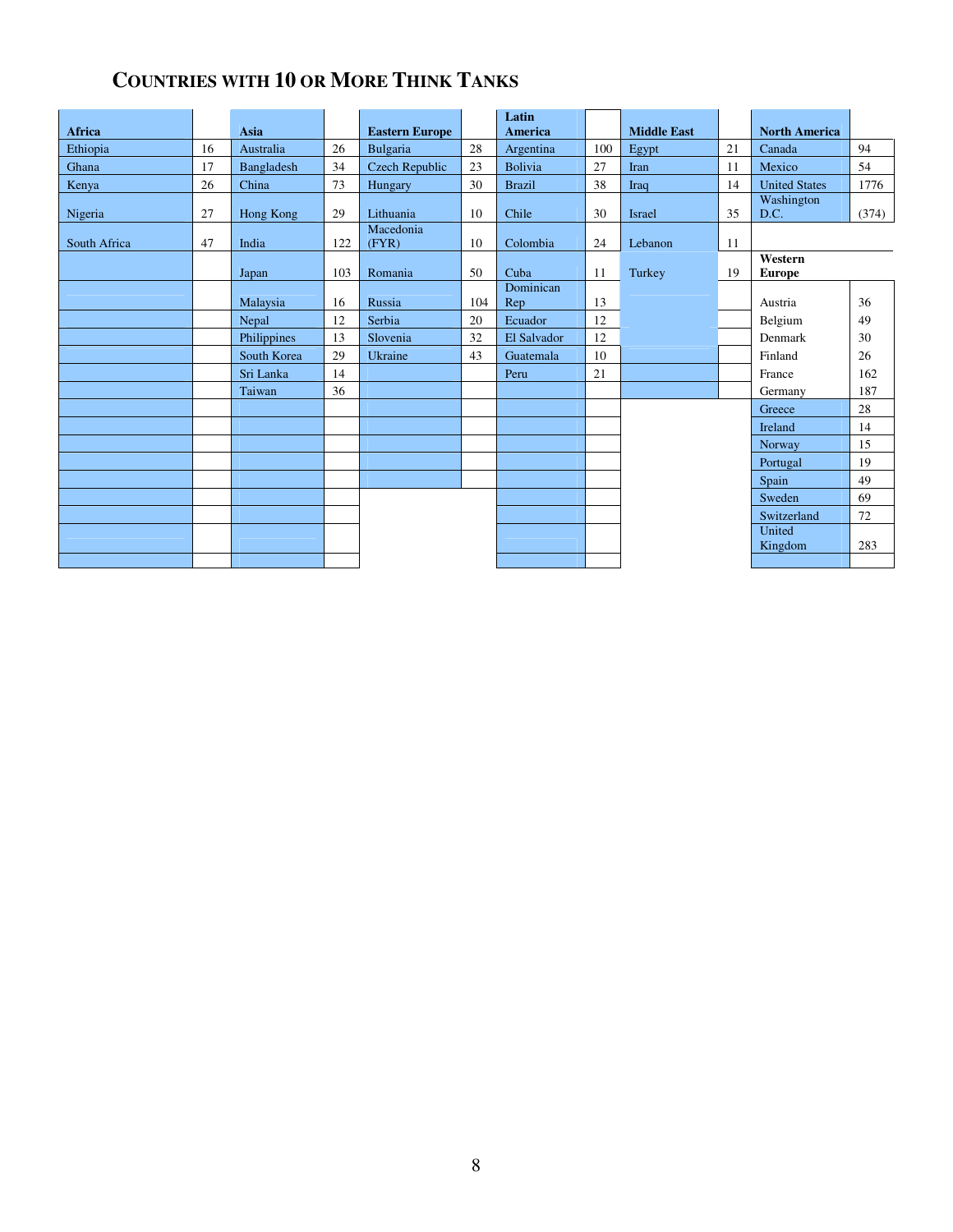## **GLOBAL DISTRIBUTION OF THINK TANKS BY COUNTRY**

| 3<br>9<br>$\mathbf{0}$<br>94<br>Afghanistan<br>5<br>Albania<br>$\overline{4}$<br>Angola<br>Antigua & Barbuda<br>Algeria<br>Canada<br>$\overline{7}$<br>$\overline{c}$<br>54<br>$\overline{4}$<br>26<br>100<br>Mexico<br>Benin<br>Australia<br>Armenia<br>Argentina<br><b>Bahrain</b><br>3<br>$\overline{7}$<br>Bangladesh<br>34<br>$\mathbf{1}$<br>6<br><b>United States</b><br>Azerbaijan<br><b>Bahamas</b><br>Cyprus<br><b>Botswana</b><br>$\overline{2}$<br><b>Burkina Faso</b><br>10<br>6<br><b>Barbados</b><br>21<br><b>Bhutan</b><br>1<br><b>Belarus</b><br>Egypt<br>Washington D.C.<br>6<br>$\mathbf{0}$<br>3<br>$\mathbf{0}$<br><b>Brunei</b><br><b>Belize</b><br>11<br>Burundi<br>Iran<br>Bosnia & Herzegovina<br>10<br>Cambodia<br>8<br>28<br>Cameroon<br><b>Bulgaria</b><br>Bermuda<br>1<br>14<br><b>Region Total:</b><br>Iraq<br>China<br>73<br>Croatia<br>10<br><b>Bolivia</b><br>27<br>Israel<br>35<br>Cape Verde<br>1<br>9<br>$\mathbf{1}$<br>Fiji<br>23<br><b>Brazil</b><br>38<br>Central African Rep<br>1<br><b>Czech Republic</b><br>Jordan<br>3<br>9<br>8<br>29<br>Chile<br>30<br>Kuwait<br>Chad<br>Hong Kong<br>Estonia<br>$\overline{7}$<br>$\boldsymbol{0}$<br>24<br>India<br>122<br>Georgia<br>Colombia<br>11<br>Comoros<br>Lebanon<br>$\mathbf{1}$<br>19<br>30<br>32<br>$\overline{0}$<br>Indonesia<br>Hungary<br>Costa Rica<br>Libya<br>Congo<br>$\overline{4}$<br>$\tau$<br>9<br>103<br>Cuba<br>11<br>Congo, D.R.<br>Japan<br>Kazakhstan<br>Morocco<br>5<br>$\overline{2}$<br>$\overline{4}$<br>$\boldsymbol{0}$<br>$\boldsymbol{0}$<br>Côte d'Ivoire<br>Kiribati<br>Kyrgyzstan<br>Dominica<br>Oman<br>$\mathbf{0}$<br>$\sqrt{2}$<br>8<br>13<br>Djibouti<br>Laos<br>Latvia<br>Dominican Rep<br>Palestine<br>17<br>$\boldsymbol{0}$<br>10<br>12<br>0<br><b>Equatorial Guinea</b><br>Malaysia<br>16<br>Lithuania<br>Ecuador<br>Qatar<br>$\overline{3}$<br>3<br>Maldives<br>6<br>El Salvador<br>12<br>Eritrea<br>Macedonia (FYR)<br>10<br>Saudi Arabia<br>Ethiopia<br>$\boldsymbol{0}$<br>Moldova<br>2<br>16<br>Marshall Islands<br>Grenada<br>1<br>Syria<br>4<br>3<br>8<br>Gabon<br>$\mathbf{1}$<br>Micronesia<br>$\boldsymbol{0}$<br>Guadeloupe<br>$\overline{4}$<br>Tunisia<br>Montenegro<br>5<br>3<br>35<br>10<br>19<br>Gambia<br>Mongolia<br>Poland<br>Guatemala<br>Turkey<br>17<br>$\mathbf{0}$<br>Romania<br>50<br>$\mathbf{1}$<br>U.A.E<br>$\overline{4}$<br>Ghana<br>Myanmar<br>Guyana<br>$\overline{c}$<br>$\boldsymbol{7}$<br>$\mathbf{1}$<br>$\boldsymbol{0}$<br>Nauru<br>Russia<br>104<br>Haiti<br>Yemen<br>Guinea<br>$\boldsymbol{0}$<br>20<br>5<br>Nepal<br>12<br>Serbia<br>Honduras<br>Guinea-Bissau<br>26<br>New Zealand<br>6<br>Slovakia<br>11<br>$\overline{4}$<br>Kenya<br>Jamaica<br>$\overline{2}$<br>$\,$ 8 $\,$<br>$\mathbf{1}$<br>32<br>North Korea<br><b>Western Europe</b><br>Lesotho<br>Slovenia<br>Nicaragua<br>2<br>9<br>Tajikistan<br>$\mathbf{1}$<br>$\mathbf{1}$<br>Liberia<br>Pakistan<br>15<br>Panama<br>Andorra<br>$\mathbf{1}$<br>Palau<br>$\mathbf{0}$<br>Turkmenistan<br>$\boldsymbol{0}$<br>6<br>36<br>Madagascar<br>Paraguay<br>Austria<br>$\overline{4}$<br>$\overline{c}$<br>21<br>Papua New Guinea<br>Ukraine<br>43<br>Belgium<br>49<br>Malawi<br>Peru<br>Mali<br>Uzbekistan<br>3<br>Puerto Rico<br>5<br>30<br>6<br>Philippines<br>13<br>Denmark<br>$\boldsymbol{0}$<br>26<br>Mauritania<br>Samoa<br>St.Kitts-Nevis<br>1<br>Finland<br>1<br>$\sqrt{2}$<br>6<br>$\mathbf{1}$<br>St.Lucia<br><b>Mauritius</b><br>Singapore<br>France<br>2<br>Solomon Islands<br>$\mathbf{0}$<br>$\mathbf{1}$<br>Mozambique<br>St. Vincent<br>Germany<br>6<br>$\boldsymbol{0}$<br>South Korea<br>Suriname<br>28<br>Namibia<br>29<br>Greece<br>Trinidad &<br>$\overline{7}$<br>$\tau$<br>Sri Lanka<br>Iceland<br>Niger<br>1<br>14<br><b>Tobago</b><br>8<br>Nigeria<br>27<br>Taiwan<br>Ireland<br>14<br>36<br>Uruguay<br>9<br>$\mathbf{1}$<br>8<br>87<br>Thailand<br>Italy<br>Rwanda<br>Venezuela<br>$\boldsymbol{0}$<br>$\mathbf{0}$<br>$\overline{c}$<br>Tonga<br>Sao Tome & Principe<br>Liechtenstein | Africa  | Asia         |                  | <b>Eastern Europe</b> | <b>Latin America</b> | <b>Middle East</b> | <b>North America</b> |       |
|--------------------------------------------------------------------------------------------------------------------------------------------------------------------------------------------------------------------------------------------------------------------------------------------------------------------------------------------------------------------------------------------------------------------------------------------------------------------------------------------------------------------------------------------------------------------------------------------------------------------------------------------------------------------------------------------------------------------------------------------------------------------------------------------------------------------------------------------------------------------------------------------------------------------------------------------------------------------------------------------------------------------------------------------------------------------------------------------------------------------------------------------------------------------------------------------------------------------------------------------------------------------------------------------------------------------------------------------------------------------------------------------------------------------------------------------------------------------------------------------------------------------------------------------------------------------------------------------------------------------------------------------------------------------------------------------------------------------------------------------------------------------------------------------------------------------------------------------------------------------------------------------------------------------------------------------------------------------------------------------------------------------------------------------------------------------------------------------------------------------------------------------------------------------------------------------------------------------------------------------------------------------------------------------------------------------------------------------------------------------------------------------------------------------------------------------------------------------------------------------------------------------------------------------------------------------------------------------------------------------------------------------------------------------------------------------------------------------------------------------------------------------------------------------------------------------------------------------------------------------------------------------------------------------------------------------------------------------------------------------------------------------------------------------------------------------------------------------------------------------------------------------------------------------------------------------------------------------------------------------------------------------------------------------------------------------------------------------------------------------------------------------------------------------------------------------------------------------------------------------------------------------------------------------------------------------------------------------------------------------------------------------------------------------------------------------------------------------------------------------------------------------------------------------------------------------------------------------------------------------------------------------------------------------------------------------------------------------------------------------------------------------------------------------------------|---------|--------------|------------------|-----------------------|----------------------|--------------------|----------------------|-------|
|                                                                                                                                                                                                                                                                                                                                                                                                                                                                                                                                                                                                                                                                                                                                                                                                                                                                                                                                                                                                                                                                                                                                                                                                                                                                                                                                                                                                                                                                                                                                                                                                                                                                                                                                                                                                                                                                                                                                                                                                                                                                                                                                                                                                                                                                                                                                                                                                                                                                                                                                                                                                                                                                                                                                                                                                                                                                                                                                                                                                                                                                                                                                                                                                                                                                                                                                                                                                                                                                                                                                                                                                                                                                                                                                                                                                                                                                                                                                                                                                                                                        |         |              |                  |                       |                      |                    |                      |       |
|                                                                                                                                                                                                                                                                                                                                                                                                                                                                                                                                                                                                                                                                                                                                                                                                                                                                                                                                                                                                                                                                                                                                                                                                                                                                                                                                                                                                                                                                                                                                                                                                                                                                                                                                                                                                                                                                                                                                                                                                                                                                                                                                                                                                                                                                                                                                                                                                                                                                                                                                                                                                                                                                                                                                                                                                                                                                                                                                                                                                                                                                                                                                                                                                                                                                                                                                                                                                                                                                                                                                                                                                                                                                                                                                                                                                                                                                                                                                                                                                                                                        |         |              |                  |                       |                      |                    |                      |       |
|                                                                                                                                                                                                                                                                                                                                                                                                                                                                                                                                                                                                                                                                                                                                                                                                                                                                                                                                                                                                                                                                                                                                                                                                                                                                                                                                                                                                                                                                                                                                                                                                                                                                                                                                                                                                                                                                                                                                                                                                                                                                                                                                                                                                                                                                                                                                                                                                                                                                                                                                                                                                                                                                                                                                                                                                                                                                                                                                                                                                                                                                                                                                                                                                                                                                                                                                                                                                                                                                                                                                                                                                                                                                                                                                                                                                                                                                                                                                                                                                                                                        |         |              |                  |                       |                      |                    |                      | 1776  |
|                                                                                                                                                                                                                                                                                                                                                                                                                                                                                                                                                                                                                                                                                                                                                                                                                                                                                                                                                                                                                                                                                                                                                                                                                                                                                                                                                                                                                                                                                                                                                                                                                                                                                                                                                                                                                                                                                                                                                                                                                                                                                                                                                                                                                                                                                                                                                                                                                                                                                                                                                                                                                                                                                                                                                                                                                                                                                                                                                                                                                                                                                                                                                                                                                                                                                                                                                                                                                                                                                                                                                                                                                                                                                                                                                                                                                                                                                                                                                                                                                                                        |         |              |                  |                       |                      |                    |                      | (374) |
|                                                                                                                                                                                                                                                                                                                                                                                                                                                                                                                                                                                                                                                                                                                                                                                                                                                                                                                                                                                                                                                                                                                                                                                                                                                                                                                                                                                                                                                                                                                                                                                                                                                                                                                                                                                                                                                                                                                                                                                                                                                                                                                                                                                                                                                                                                                                                                                                                                                                                                                                                                                                                                                                                                                                                                                                                                                                                                                                                                                                                                                                                                                                                                                                                                                                                                                                                                                                                                                                                                                                                                                                                                                                                                                                                                                                                                                                                                                                                                                                                                                        |         |              |                  |                       |                      |                    |                      |       |
|                                                                                                                                                                                                                                                                                                                                                                                                                                                                                                                                                                                                                                                                                                                                                                                                                                                                                                                                                                                                                                                                                                                                                                                                                                                                                                                                                                                                                                                                                                                                                                                                                                                                                                                                                                                                                                                                                                                                                                                                                                                                                                                                                                                                                                                                                                                                                                                                                                                                                                                                                                                                                                                                                                                                                                                                                                                                                                                                                                                                                                                                                                                                                                                                                                                                                                                                                                                                                                                                                                                                                                                                                                                                                                                                                                                                                                                                                                                                                                                                                                                        |         |              |                  |                       |                      |                    |                      | 1924  |
|                                                                                                                                                                                                                                                                                                                                                                                                                                                                                                                                                                                                                                                                                                                                                                                                                                                                                                                                                                                                                                                                                                                                                                                                                                                                                                                                                                                                                                                                                                                                                                                                                                                                                                                                                                                                                                                                                                                                                                                                                                                                                                                                                                                                                                                                                                                                                                                                                                                                                                                                                                                                                                                                                                                                                                                                                                                                                                                                                                                                                                                                                                                                                                                                                                                                                                                                                                                                                                                                                                                                                                                                                                                                                                                                                                                                                                                                                                                                                                                                                                                        |         |              |                  |                       |                      |                    |                      |       |
|                                                                                                                                                                                                                                                                                                                                                                                                                                                                                                                                                                                                                                                                                                                                                                                                                                                                                                                                                                                                                                                                                                                                                                                                                                                                                                                                                                                                                                                                                                                                                                                                                                                                                                                                                                                                                                                                                                                                                                                                                                                                                                                                                                                                                                                                                                                                                                                                                                                                                                                                                                                                                                                                                                                                                                                                                                                                                                                                                                                                                                                                                                                                                                                                                                                                                                                                                                                                                                                                                                                                                                                                                                                                                                                                                                                                                                                                                                                                                                                                                                                        |         |              |                  |                       |                      |                    |                      |       |
|                                                                                                                                                                                                                                                                                                                                                                                                                                                                                                                                                                                                                                                                                                                                                                                                                                                                                                                                                                                                                                                                                                                                                                                                                                                                                                                                                                                                                                                                                                                                                                                                                                                                                                                                                                                                                                                                                                                                                                                                                                                                                                                                                                                                                                                                                                                                                                                                                                                                                                                                                                                                                                                                                                                                                                                                                                                                                                                                                                                                                                                                                                                                                                                                                                                                                                                                                                                                                                                                                                                                                                                                                                                                                                                                                                                                                                                                                                                                                                                                                                                        |         |              |                  |                       |                      |                    |                      |       |
|                                                                                                                                                                                                                                                                                                                                                                                                                                                                                                                                                                                                                                                                                                                                                                                                                                                                                                                                                                                                                                                                                                                                                                                                                                                                                                                                                                                                                                                                                                                                                                                                                                                                                                                                                                                                                                                                                                                                                                                                                                                                                                                                                                                                                                                                                                                                                                                                                                                                                                                                                                                                                                                                                                                                                                                                                                                                                                                                                                                                                                                                                                                                                                                                                                                                                                                                                                                                                                                                                                                                                                                                                                                                                                                                                                                                                                                                                                                                                                                                                                                        |         |              |                  |                       |                      |                    |                      |       |
|                                                                                                                                                                                                                                                                                                                                                                                                                                                                                                                                                                                                                                                                                                                                                                                                                                                                                                                                                                                                                                                                                                                                                                                                                                                                                                                                                                                                                                                                                                                                                                                                                                                                                                                                                                                                                                                                                                                                                                                                                                                                                                                                                                                                                                                                                                                                                                                                                                                                                                                                                                                                                                                                                                                                                                                                                                                                                                                                                                                                                                                                                                                                                                                                                                                                                                                                                                                                                                                                                                                                                                                                                                                                                                                                                                                                                                                                                                                                                                                                                                                        |         |              |                  |                       |                      |                    |                      |       |
|                                                                                                                                                                                                                                                                                                                                                                                                                                                                                                                                                                                                                                                                                                                                                                                                                                                                                                                                                                                                                                                                                                                                                                                                                                                                                                                                                                                                                                                                                                                                                                                                                                                                                                                                                                                                                                                                                                                                                                                                                                                                                                                                                                                                                                                                                                                                                                                                                                                                                                                                                                                                                                                                                                                                                                                                                                                                                                                                                                                                                                                                                                                                                                                                                                                                                                                                                                                                                                                                                                                                                                                                                                                                                                                                                                                                                                                                                                                                                                                                                                                        |         |              |                  |                       |                      |                    |                      |       |
|                                                                                                                                                                                                                                                                                                                                                                                                                                                                                                                                                                                                                                                                                                                                                                                                                                                                                                                                                                                                                                                                                                                                                                                                                                                                                                                                                                                                                                                                                                                                                                                                                                                                                                                                                                                                                                                                                                                                                                                                                                                                                                                                                                                                                                                                                                                                                                                                                                                                                                                                                                                                                                                                                                                                                                                                                                                                                                                                                                                                                                                                                                                                                                                                                                                                                                                                                                                                                                                                                                                                                                                                                                                                                                                                                                                                                                                                                                                                                                                                                                                        |         |              |                  |                       |                      |                    |                      |       |
|                                                                                                                                                                                                                                                                                                                                                                                                                                                                                                                                                                                                                                                                                                                                                                                                                                                                                                                                                                                                                                                                                                                                                                                                                                                                                                                                                                                                                                                                                                                                                                                                                                                                                                                                                                                                                                                                                                                                                                                                                                                                                                                                                                                                                                                                                                                                                                                                                                                                                                                                                                                                                                                                                                                                                                                                                                                                                                                                                                                                                                                                                                                                                                                                                                                                                                                                                                                                                                                                                                                                                                                                                                                                                                                                                                                                                                                                                                                                                                                                                                                        |         |              |                  |                       |                      |                    |                      |       |
|                                                                                                                                                                                                                                                                                                                                                                                                                                                                                                                                                                                                                                                                                                                                                                                                                                                                                                                                                                                                                                                                                                                                                                                                                                                                                                                                                                                                                                                                                                                                                                                                                                                                                                                                                                                                                                                                                                                                                                                                                                                                                                                                                                                                                                                                                                                                                                                                                                                                                                                                                                                                                                                                                                                                                                                                                                                                                                                                                                                                                                                                                                                                                                                                                                                                                                                                                                                                                                                                                                                                                                                                                                                                                                                                                                                                                                                                                                                                                                                                                                                        |         |              |                  |                       |                      |                    |                      |       |
|                                                                                                                                                                                                                                                                                                                                                                                                                                                                                                                                                                                                                                                                                                                                                                                                                                                                                                                                                                                                                                                                                                                                                                                                                                                                                                                                                                                                                                                                                                                                                                                                                                                                                                                                                                                                                                                                                                                                                                                                                                                                                                                                                                                                                                                                                                                                                                                                                                                                                                                                                                                                                                                                                                                                                                                                                                                                                                                                                                                                                                                                                                                                                                                                                                                                                                                                                                                                                                                                                                                                                                                                                                                                                                                                                                                                                                                                                                                                                                                                                                                        |         |              |                  |                       |                      |                    |                      |       |
|                                                                                                                                                                                                                                                                                                                                                                                                                                                                                                                                                                                                                                                                                                                                                                                                                                                                                                                                                                                                                                                                                                                                                                                                                                                                                                                                                                                                                                                                                                                                                                                                                                                                                                                                                                                                                                                                                                                                                                                                                                                                                                                                                                                                                                                                                                                                                                                                                                                                                                                                                                                                                                                                                                                                                                                                                                                                                                                                                                                                                                                                                                                                                                                                                                                                                                                                                                                                                                                                                                                                                                                                                                                                                                                                                                                                                                                                                                                                                                                                                                                        |         |              |                  |                       |                      |                    |                      |       |
|                                                                                                                                                                                                                                                                                                                                                                                                                                                                                                                                                                                                                                                                                                                                                                                                                                                                                                                                                                                                                                                                                                                                                                                                                                                                                                                                                                                                                                                                                                                                                                                                                                                                                                                                                                                                                                                                                                                                                                                                                                                                                                                                                                                                                                                                                                                                                                                                                                                                                                                                                                                                                                                                                                                                                                                                                                                                                                                                                                                                                                                                                                                                                                                                                                                                                                                                                                                                                                                                                                                                                                                                                                                                                                                                                                                                                                                                                                                                                                                                                                                        |         |              |                  |                       |                      |                    |                      |       |
|                                                                                                                                                                                                                                                                                                                                                                                                                                                                                                                                                                                                                                                                                                                                                                                                                                                                                                                                                                                                                                                                                                                                                                                                                                                                                                                                                                                                                                                                                                                                                                                                                                                                                                                                                                                                                                                                                                                                                                                                                                                                                                                                                                                                                                                                                                                                                                                                                                                                                                                                                                                                                                                                                                                                                                                                                                                                                                                                                                                                                                                                                                                                                                                                                                                                                                                                                                                                                                                                                                                                                                                                                                                                                                                                                                                                                                                                                                                                                                                                                                                        |         |              |                  |                       |                      |                    |                      |       |
|                                                                                                                                                                                                                                                                                                                                                                                                                                                                                                                                                                                                                                                                                                                                                                                                                                                                                                                                                                                                                                                                                                                                                                                                                                                                                                                                                                                                                                                                                                                                                                                                                                                                                                                                                                                                                                                                                                                                                                                                                                                                                                                                                                                                                                                                                                                                                                                                                                                                                                                                                                                                                                                                                                                                                                                                                                                                                                                                                                                                                                                                                                                                                                                                                                                                                                                                                                                                                                                                                                                                                                                                                                                                                                                                                                                                                                                                                                                                                                                                                                                        |         |              |                  |                       |                      |                    |                      |       |
|                                                                                                                                                                                                                                                                                                                                                                                                                                                                                                                                                                                                                                                                                                                                                                                                                                                                                                                                                                                                                                                                                                                                                                                                                                                                                                                                                                                                                                                                                                                                                                                                                                                                                                                                                                                                                                                                                                                                                                                                                                                                                                                                                                                                                                                                                                                                                                                                                                                                                                                                                                                                                                                                                                                                                                                                                                                                                                                                                                                                                                                                                                                                                                                                                                                                                                                                                                                                                                                                                                                                                                                                                                                                                                                                                                                                                                                                                                                                                                                                                                                        |         |              |                  |                       |                      |                    |                      |       |
|                                                                                                                                                                                                                                                                                                                                                                                                                                                                                                                                                                                                                                                                                                                                                                                                                                                                                                                                                                                                                                                                                                                                                                                                                                                                                                                                                                                                                                                                                                                                                                                                                                                                                                                                                                                                                                                                                                                                                                                                                                                                                                                                                                                                                                                                                                                                                                                                                                                                                                                                                                                                                                                                                                                                                                                                                                                                                                                                                                                                                                                                                                                                                                                                                                                                                                                                                                                                                                                                                                                                                                                                                                                                                                                                                                                                                                                                                                                                                                                                                                                        |         |              |                  |                       |                      |                    |                      |       |
|                                                                                                                                                                                                                                                                                                                                                                                                                                                                                                                                                                                                                                                                                                                                                                                                                                                                                                                                                                                                                                                                                                                                                                                                                                                                                                                                                                                                                                                                                                                                                                                                                                                                                                                                                                                                                                                                                                                                                                                                                                                                                                                                                                                                                                                                                                                                                                                                                                                                                                                                                                                                                                                                                                                                                                                                                                                                                                                                                                                                                                                                                                                                                                                                                                                                                                                                                                                                                                                                                                                                                                                                                                                                                                                                                                                                                                                                                                                                                                                                                                                        |         |              |                  |                       |                      |                    |                      |       |
|                                                                                                                                                                                                                                                                                                                                                                                                                                                                                                                                                                                                                                                                                                                                                                                                                                                                                                                                                                                                                                                                                                                                                                                                                                                                                                                                                                                                                                                                                                                                                                                                                                                                                                                                                                                                                                                                                                                                                                                                                                                                                                                                                                                                                                                                                                                                                                                                                                                                                                                                                                                                                                                                                                                                                                                                                                                                                                                                                                                                                                                                                                                                                                                                                                                                                                                                                                                                                                                                                                                                                                                                                                                                                                                                                                                                                                                                                                                                                                                                                                                        |         |              |                  |                       |                      |                    |                      |       |
|                                                                                                                                                                                                                                                                                                                                                                                                                                                                                                                                                                                                                                                                                                                                                                                                                                                                                                                                                                                                                                                                                                                                                                                                                                                                                                                                                                                                                                                                                                                                                                                                                                                                                                                                                                                                                                                                                                                                                                                                                                                                                                                                                                                                                                                                                                                                                                                                                                                                                                                                                                                                                                                                                                                                                                                                                                                                                                                                                                                                                                                                                                                                                                                                                                                                                                                                                                                                                                                                                                                                                                                                                                                                                                                                                                                                                                                                                                                                                                                                                                                        |         |              |                  |                       |                      |                    |                      |       |
|                                                                                                                                                                                                                                                                                                                                                                                                                                                                                                                                                                                                                                                                                                                                                                                                                                                                                                                                                                                                                                                                                                                                                                                                                                                                                                                                                                                                                                                                                                                                                                                                                                                                                                                                                                                                                                                                                                                                                                                                                                                                                                                                                                                                                                                                                                                                                                                                                                                                                                                                                                                                                                                                                                                                                                                                                                                                                                                                                                                                                                                                                                                                                                                                                                                                                                                                                                                                                                                                                                                                                                                                                                                                                                                                                                                                                                                                                                                                                                                                                                                        |         |              |                  |                       |                      |                    |                      |       |
|                                                                                                                                                                                                                                                                                                                                                                                                                                                                                                                                                                                                                                                                                                                                                                                                                                                                                                                                                                                                                                                                                                                                                                                                                                                                                                                                                                                                                                                                                                                                                                                                                                                                                                                                                                                                                                                                                                                                                                                                                                                                                                                                                                                                                                                                                                                                                                                                                                                                                                                                                                                                                                                                                                                                                                                                                                                                                                                                                                                                                                                                                                                                                                                                                                                                                                                                                                                                                                                                                                                                                                                                                                                                                                                                                                                                                                                                                                                                                                                                                                                        |         |              |                  |                       |                      |                    |                      |       |
|                                                                                                                                                                                                                                                                                                                                                                                                                                                                                                                                                                                                                                                                                                                                                                                                                                                                                                                                                                                                                                                                                                                                                                                                                                                                                                                                                                                                                                                                                                                                                                                                                                                                                                                                                                                                                                                                                                                                                                                                                                                                                                                                                                                                                                                                                                                                                                                                                                                                                                                                                                                                                                                                                                                                                                                                                                                                                                                                                                                                                                                                                                                                                                                                                                                                                                                                                                                                                                                                                                                                                                                                                                                                                                                                                                                                                                                                                                                                                                                                                                                        |         |              |                  |                       |                      |                    |                      |       |
|                                                                                                                                                                                                                                                                                                                                                                                                                                                                                                                                                                                                                                                                                                                                                                                                                                                                                                                                                                                                                                                                                                                                                                                                                                                                                                                                                                                                                                                                                                                                                                                                                                                                                                                                                                                                                                                                                                                                                                                                                                                                                                                                                                                                                                                                                                                                                                                                                                                                                                                                                                                                                                                                                                                                                                                                                                                                                                                                                                                                                                                                                                                                                                                                                                                                                                                                                                                                                                                                                                                                                                                                                                                                                                                                                                                                                                                                                                                                                                                                                                                        |         |              |                  |                       |                      |                    |                      |       |
|                                                                                                                                                                                                                                                                                                                                                                                                                                                                                                                                                                                                                                                                                                                                                                                                                                                                                                                                                                                                                                                                                                                                                                                                                                                                                                                                                                                                                                                                                                                                                                                                                                                                                                                                                                                                                                                                                                                                                                                                                                                                                                                                                                                                                                                                                                                                                                                                                                                                                                                                                                                                                                                                                                                                                                                                                                                                                                                                                                                                                                                                                                                                                                                                                                                                                                                                                                                                                                                                                                                                                                                                                                                                                                                                                                                                                                                                                                                                                                                                                                                        |         |              |                  |                       |                      |                    |                      | 162   |
|                                                                                                                                                                                                                                                                                                                                                                                                                                                                                                                                                                                                                                                                                                                                                                                                                                                                                                                                                                                                                                                                                                                                                                                                                                                                                                                                                                                                                                                                                                                                                                                                                                                                                                                                                                                                                                                                                                                                                                                                                                                                                                                                                                                                                                                                                                                                                                                                                                                                                                                                                                                                                                                                                                                                                                                                                                                                                                                                                                                                                                                                                                                                                                                                                                                                                                                                                                                                                                                                                                                                                                                                                                                                                                                                                                                                                                                                                                                                                                                                                                                        |         |              |                  |                       |                      |                    |                      | 187   |
|                                                                                                                                                                                                                                                                                                                                                                                                                                                                                                                                                                                                                                                                                                                                                                                                                                                                                                                                                                                                                                                                                                                                                                                                                                                                                                                                                                                                                                                                                                                                                                                                                                                                                                                                                                                                                                                                                                                                                                                                                                                                                                                                                                                                                                                                                                                                                                                                                                                                                                                                                                                                                                                                                                                                                                                                                                                                                                                                                                                                                                                                                                                                                                                                                                                                                                                                                                                                                                                                                                                                                                                                                                                                                                                                                                                                                                                                                                                                                                                                                                                        |         |              |                  |                       |                      |                    |                      |       |
|                                                                                                                                                                                                                                                                                                                                                                                                                                                                                                                                                                                                                                                                                                                                                                                                                                                                                                                                                                                                                                                                                                                                                                                                                                                                                                                                                                                                                                                                                                                                                                                                                                                                                                                                                                                                                                                                                                                                                                                                                                                                                                                                                                                                                                                                                                                                                                                                                                                                                                                                                                                                                                                                                                                                                                                                                                                                                                                                                                                                                                                                                                                                                                                                                                                                                                                                                                                                                                                                                                                                                                                                                                                                                                                                                                                                                                                                                                                                                                                                                                                        |         |              |                  |                       |                      |                    |                      |       |
|                                                                                                                                                                                                                                                                                                                                                                                                                                                                                                                                                                                                                                                                                                                                                                                                                                                                                                                                                                                                                                                                                                                                                                                                                                                                                                                                                                                                                                                                                                                                                                                                                                                                                                                                                                                                                                                                                                                                                                                                                                                                                                                                                                                                                                                                                                                                                                                                                                                                                                                                                                                                                                                                                                                                                                                                                                                                                                                                                                                                                                                                                                                                                                                                                                                                                                                                                                                                                                                                                                                                                                                                                                                                                                                                                                                                                                                                                                                                                                                                                                                        |         |              |                  |                       |                      |                    |                      |       |
|                                                                                                                                                                                                                                                                                                                                                                                                                                                                                                                                                                                                                                                                                                                                                                                                                                                                                                                                                                                                                                                                                                                                                                                                                                                                                                                                                                                                                                                                                                                                                                                                                                                                                                                                                                                                                                                                                                                                                                                                                                                                                                                                                                                                                                                                                                                                                                                                                                                                                                                                                                                                                                                                                                                                                                                                                                                                                                                                                                                                                                                                                                                                                                                                                                                                                                                                                                                                                                                                                                                                                                                                                                                                                                                                                                                                                                                                                                                                                                                                                                                        |         |              |                  |                       |                      |                    |                      |       |
|                                                                                                                                                                                                                                                                                                                                                                                                                                                                                                                                                                                                                                                                                                                                                                                                                                                                                                                                                                                                                                                                                                                                                                                                                                                                                                                                                                                                                                                                                                                                                                                                                                                                                                                                                                                                                                                                                                                                                                                                                                                                                                                                                                                                                                                                                                                                                                                                                                                                                                                                                                                                                                                                                                                                                                                                                                                                                                                                                                                                                                                                                                                                                                                                                                                                                                                                                                                                                                                                                                                                                                                                                                                                                                                                                                                                                                                                                                                                                                                                                                                        |         |              |                  |                       |                      |                    |                      |       |
|                                                                                                                                                                                                                                                                                                                                                                                                                                                                                                                                                                                                                                                                                                                                                                                                                                                                                                                                                                                                                                                                                                                                                                                                                                                                                                                                                                                                                                                                                                                                                                                                                                                                                                                                                                                                                                                                                                                                                                                                                                                                                                                                                                                                                                                                                                                                                                                                                                                                                                                                                                                                                                                                                                                                                                                                                                                                                                                                                                                                                                                                                                                                                                                                                                                                                                                                                                                                                                                                                                                                                                                                                                                                                                                                                                                                                                                                                                                                                                                                                                                        | Senegal | 11<br>Tuvalu | $\boldsymbol{0}$ |                       |                      |                    | Luxembourg           | 3     |
| 1<br>Vanuatu<br>$\Omega$<br>$\overline{4}$<br>Seychelles<br>Malta                                                                                                                                                                                                                                                                                                                                                                                                                                                                                                                                                                                                                                                                                                                                                                                                                                                                                                                                                                                                                                                                                                                                                                                                                                                                                                                                                                                                                                                                                                                                                                                                                                                                                                                                                                                                                                                                                                                                                                                                                                                                                                                                                                                                                                                                                                                                                                                                                                                                                                                                                                                                                                                                                                                                                                                                                                                                                                                                                                                                                                                                                                                                                                                                                                                                                                                                                                                                                                                                                                                                                                                                                                                                                                                                                                                                                                                                                                                                                                                      |         |              |                  |                       |                      |                    |                      |       |
| 9<br>$\boldsymbol{0}$<br>$\mathbf{1}$<br>Sierra Leone<br>Vietnam<br>Monaco                                                                                                                                                                                                                                                                                                                                                                                                                                                                                                                                                                                                                                                                                                                                                                                                                                                                                                                                                                                                                                                                                                                                                                                                                                                                                                                                                                                                                                                                                                                                                                                                                                                                                                                                                                                                                                                                                                                                                                                                                                                                                                                                                                                                                                                                                                                                                                                                                                                                                                                                                                                                                                                                                                                                                                                                                                                                                                                                                                                                                                                                                                                                                                                                                                                                                                                                                                                                                                                                                                                                                                                                                                                                                                                                                                                                                                                                                                                                                                             |         |              |                  |                       |                      |                    |                      |       |
| $\sqrt{2}$<br>54<br>Netherlands<br>Somalia                                                                                                                                                                                                                                                                                                                                                                                                                                                                                                                                                                                                                                                                                                                                                                                                                                                                                                                                                                                                                                                                                                                                                                                                                                                                                                                                                                                                                                                                                                                                                                                                                                                                                                                                                                                                                                                                                                                                                                                                                                                                                                                                                                                                                                                                                                                                                                                                                                                                                                                                                                                                                                                                                                                                                                                                                                                                                                                                                                                                                                                                                                                                                                                                                                                                                                                                                                                                                                                                                                                                                                                                                                                                                                                                                                                                                                                                                                                                                                                                             |         |              |                  |                       |                      |                    |                      |       |
| 47<br>South Africa<br>15<br>Norway                                                                                                                                                                                                                                                                                                                                                                                                                                                                                                                                                                                                                                                                                                                                                                                                                                                                                                                                                                                                                                                                                                                                                                                                                                                                                                                                                                                                                                                                                                                                                                                                                                                                                                                                                                                                                                                                                                                                                                                                                                                                                                                                                                                                                                                                                                                                                                                                                                                                                                                                                                                                                                                                                                                                                                                                                                                                                                                                                                                                                                                                                                                                                                                                                                                                                                                                                                                                                                                                                                                                                                                                                                                                                                                                                                                                                                                                                                                                                                                                                     |         |              |                  |                       |                      |                    |                      |       |
| 19<br>Sudan<br>$\mathbf{1}$<br>Portugal                                                                                                                                                                                                                                                                                                                                                                                                                                                                                                                                                                                                                                                                                                                                                                                                                                                                                                                                                                                                                                                                                                                                                                                                                                                                                                                                                                                                                                                                                                                                                                                                                                                                                                                                                                                                                                                                                                                                                                                                                                                                                                                                                                                                                                                                                                                                                                                                                                                                                                                                                                                                                                                                                                                                                                                                                                                                                                                                                                                                                                                                                                                                                                                                                                                                                                                                                                                                                                                                                                                                                                                                                                                                                                                                                                                                                                                                                                                                                                                                                |         |              |                  |                       |                      |                    |                      |       |
| $\boldsymbol{0}$<br>$\boldsymbol{0}$<br>Swaziland<br>San Marino                                                                                                                                                                                                                                                                                                                                                                                                                                                                                                                                                                                                                                                                                                                                                                                                                                                                                                                                                                                                                                                                                                                                                                                                                                                                                                                                                                                                                                                                                                                                                                                                                                                                                                                                                                                                                                                                                                                                                                                                                                                                                                                                                                                                                                                                                                                                                                                                                                                                                                                                                                                                                                                                                                                                                                                                                                                                                                                                                                                                                                                                                                                                                                                                                                                                                                                                                                                                                                                                                                                                                                                                                                                                                                                                                                                                                                                                                                                                                                                        |         |              |                  |                       |                      |                    |                      |       |
| Tanzania<br>6<br>49<br>Spain                                                                                                                                                                                                                                                                                                                                                                                                                                                                                                                                                                                                                                                                                                                                                                                                                                                                                                                                                                                                                                                                                                                                                                                                                                                                                                                                                                                                                                                                                                                                                                                                                                                                                                                                                                                                                                                                                                                                                                                                                                                                                                                                                                                                                                                                                                                                                                                                                                                                                                                                                                                                                                                                                                                                                                                                                                                                                                                                                                                                                                                                                                                                                                                                                                                                                                                                                                                                                                                                                                                                                                                                                                                                                                                                                                                                                                                                                                                                                                                                                           |         |              |                  |                       |                      |                    |                      |       |
| $\overline{4}$<br>69<br>Sweden<br>Togo                                                                                                                                                                                                                                                                                                                                                                                                                                                                                                                                                                                                                                                                                                                                                                                                                                                                                                                                                                                                                                                                                                                                                                                                                                                                                                                                                                                                                                                                                                                                                                                                                                                                                                                                                                                                                                                                                                                                                                                                                                                                                                                                                                                                                                                                                                                                                                                                                                                                                                                                                                                                                                                                                                                                                                                                                                                                                                                                                                                                                                                                                                                                                                                                                                                                                                                                                                                                                                                                                                                                                                                                                                                                                                                                                                                                                                                                                                                                                                                                                 |         |              |                  |                       |                      |                    |                      |       |
| 9<br>72<br>Uganda<br>Switzerland                                                                                                                                                                                                                                                                                                                                                                                                                                                                                                                                                                                                                                                                                                                                                                                                                                                                                                                                                                                                                                                                                                                                                                                                                                                                                                                                                                                                                                                                                                                                                                                                                                                                                                                                                                                                                                                                                                                                                                                                                                                                                                                                                                                                                                                                                                                                                                                                                                                                                                                                                                                                                                                                                                                                                                                                                                                                                                                                                                                                                                                                                                                                                                                                                                                                                                                                                                                                                                                                                                                                                                                                                                                                                                                                                                                                                                                                                                                                                                                                                       |         |              |                  |                       |                      |                    |                      |       |
| 6<br>Zambia<br><b>United Kingdom</b>                                                                                                                                                                                                                                                                                                                                                                                                                                                                                                                                                                                                                                                                                                                                                                                                                                                                                                                                                                                                                                                                                                                                                                                                                                                                                                                                                                                                                                                                                                                                                                                                                                                                                                                                                                                                                                                                                                                                                                                                                                                                                                                                                                                                                                                                                                                                                                                                                                                                                                                                                                                                                                                                                                                                                                                                                                                                                                                                                                                                                                                                                                                                                                                                                                                                                                                                                                                                                                                                                                                                                                                                                                                                                                                                                                                                                                                                                                                                                                                                                   |         |              |                  |                       |                      |                    |                      | 283   |
| 14<br>Zimbabwe<br>Vatican City<br>1                                                                                                                                                                                                                                                                                                                                                                                                                                                                                                                                                                                                                                                                                                                                                                                                                                                                                                                                                                                                                                                                                                                                                                                                                                                                                                                                                                                                                                                                                                                                                                                                                                                                                                                                                                                                                                                                                                                                                                                                                                                                                                                                                                                                                                                                                                                                                                                                                                                                                                                                                                                                                                                                                                                                                                                                                                                                                                                                                                                                                                                                                                                                                                                                                                                                                                                                                                                                                                                                                                                                                                                                                                                                                                                                                                                                                                                                                                                                                                                                                    |         |              |                  |                       |                      |                    |                      |       |

| <b>Region Total:</b>           | 274 | <b>Region Total:</b> | - 601 | <b>Region Total:</b> | 483 | gion Total:<br>Reg | 408 | control.<br>Region<br>Total: | 192 | <b>CONTINUES</b><br>Region<br>Total: | 1198 |
|--------------------------------|-----|----------------------|-------|----------------------|-----|--------------------|-----|------------------------------|-----|--------------------------------------|------|
| <b>CONTRACTOR</b><br>×<br>ulal |     | 5080                 |       |                      |     |                    |     |                              |     |                                      |      |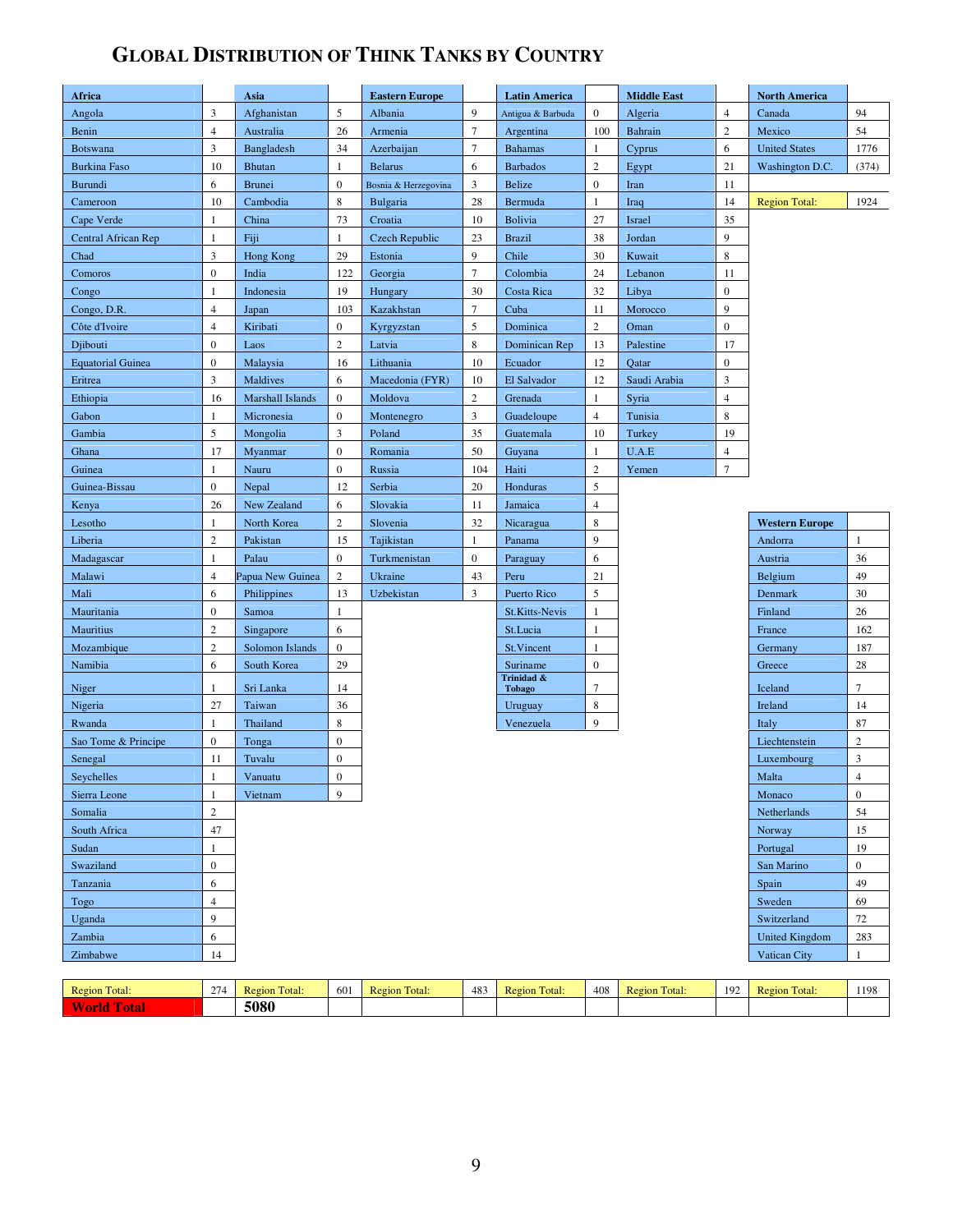### **SELECTION PROCESS**

Prior to launching this study, extensive research was conducted to develop a working list of the leading think tanks in the world. Relying on previous studies, think tank directories and databases, and experts in the field, I identified a universe of 5080 institutions for possible inclusion in the study. I then asked an international group of scholars who study think tanks, executives and scholars from think tanks, public and private donors, and policymakers to nominate think tanks that they consider to be the best in the world. Approximately 190 institutions were identified through this process. Each institution had to receive two or more nominations to be included in the universe of institutions that would be ranked. We then cross referenced this universe with several of the most authoritative directories of think tanks and frequently cited and studies of think tanks. Other methods such as a Lexis-Nexis search of the number of citations and mentions in scholarly and popular publications were utilized to help determine whether an institution should be included in the final universe. An effort was also made to identify the leading think tanks in regions that were under represented in the initial universe of 190 institutions which involved consulting with experts in each these regions. This effort resulted in additional nominations that expanded the universe to close to 200 institutions. Think tanks in the U.S. were ranked separately but are included in the total universe of 228 think tanks that appears in Table #1. A questionnaire was sent to the 228 selected institutions and a detailed profile was developed for each one these organizations.

We then sent this list to over 70 scholars of think tanks, 24 directors of regional and global think tank networks, 400 executives of think tanks around the world, 20 foundations, NGO executives who fund think tanks, and four intergovernmental organizations with think tank programs. This panel of experts was asked to develop a list of high performance think tanks that were either domestic- or international-oriented and had a regional or global reach, meaning that their programs, scholars and publications were read and utilized by decision-makers around the world. Each of these participants was then asked to identify the top 30 from the universe of 228 institutions. Think tanks in the US were excluded from this process for the reason noted previously. A list of the top think tanks in the US was ranked separately in 2006. That list was updated and expanded in 2007 for this study.

Over 50 experts from all the groups listed above and from every world region agreed to participate in the pilot project and sent in their lists of the top think tanks. Many of these experts circulated the list among their staffs, meaning that the responses represent the collective wisdom of some of the leading think tanks, foundations and IGOs in the world. The votes were then tallied and the lists of the leading think tanks were developed. The results of this process are provided below.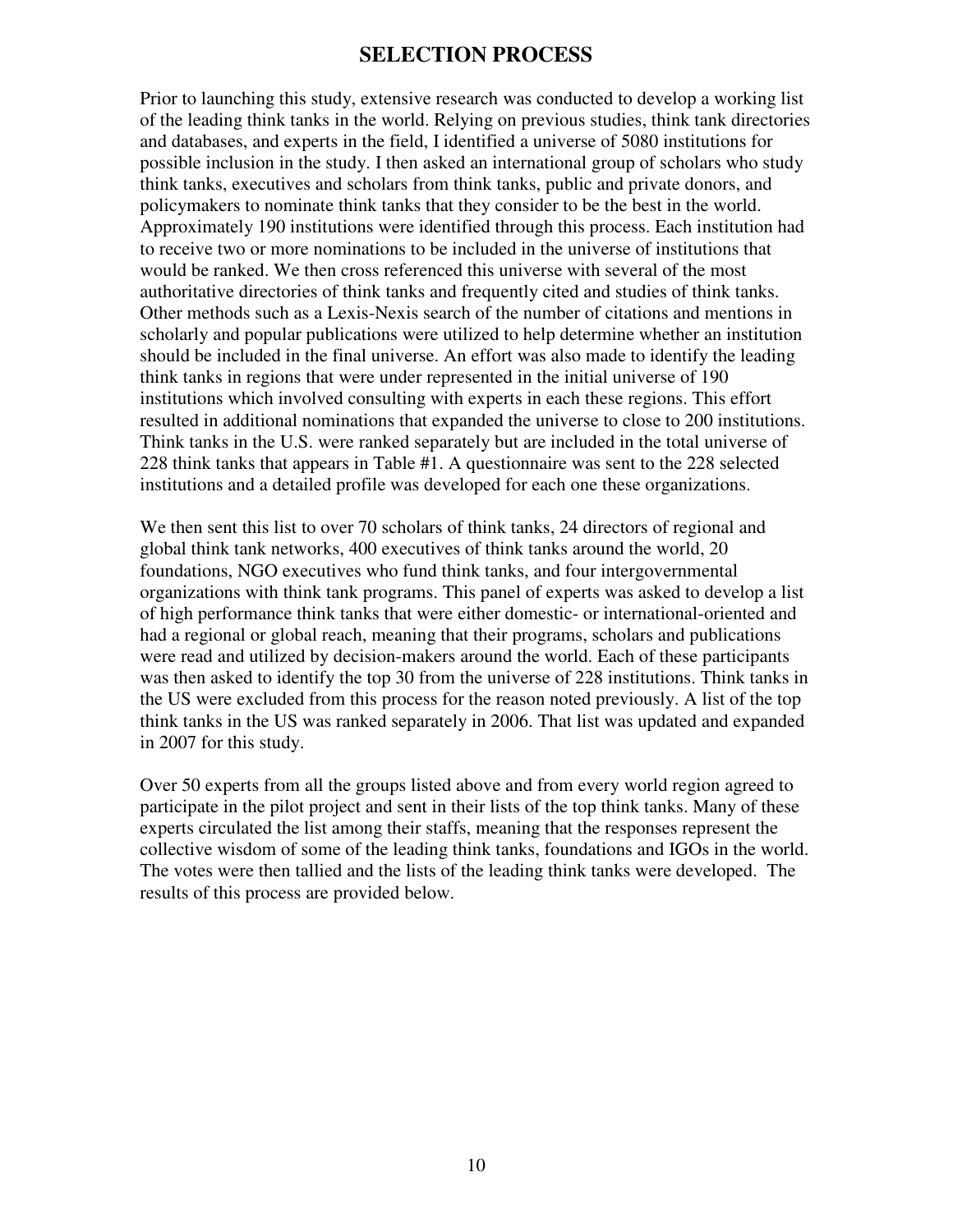### **228 Think Tanks Nominated\* As One Of The Leading Think Tanks In The World** *(Arranged Alphabetically By Region) Table # 1*

| <b>Think Tank</b>                                              | <b>Country</b> |
|----------------------------------------------------------------|----------------|
| <b>EUROPE</b>                                                  |                |
| <b>Adam Smith</b>                                              | <b>UK</b>      |
| Association for Liberal Thinking                               | Turkey         |
| Austrian Institute for International Affairs                   | Austria        |
| <b>Bertelsmann Foundation</b>                                  | Germany        |
| <b>Bruegel</b>                                                 | Belgium        |
| Center for a New Europe                                        | Belgium        |
| Center for Applied Policy Research (CAP)                       | Germany        |
| Center for European Reform (CER)                               | <b>UK</b>      |
| Center for European Security Studies (CESS)                    | Netherlands    |
| Centre for European Economic Research (ZEW)                    | Germany        |
| Centre for European Policy Studies                             | Belgium        |
| <b>CIDOB</b>                                                   | Spain          |
| Danish Institute of International Affairs (DUPI)               | Denmark        |
| Danish Institute of International Studies                      | Denmark        |
| Demos                                                          | UK             |
| EU Institute for Security Studies                              | France         |
| <b>European Policy Center</b>                                  | Belgium        |
| Finnish Institute of International Affairs                     | Finland        |
| <b>FOA</b>                                                     | Sweden         |
| Fondazione Eni Enrico Mattei (FEEM)                            | Italy          |
| Foreign Policy Center                                          | UK             |
| Foreign Policy Institute                                       | Turkey         |
| Foundation for Social Analysis and Study (FAES)                | Spain          |
| French Institute of International Relations (IFRI)             | France         |
| <b>FRIDE</b>                                                   | Spain          |
| Geneva Center for Security Policy (GCSP)                       | Switzerland    |
| German Council of Foreign Relations (DGAP)                     | Germany        |
| German Institute for Economic Research (DIW)                   | Germany        |
| German Institute for International Politics and Security (SWP) | Germany        |
| Hellenic Foundation for European and Foreign Policy (ELIAMEP)  | Greece         |
| <b>Institut Choiseul</b>                                       | France         |
| Institut European de la Mediterrania (IEMed)                   | Spain          |
| <b>Institut Montaigne</b>                                      | France         |
| <b>Institute for Fiscal Studies</b>                            | UK             |
| Institute for International and Strategic Relations (IRIS)     | France         |
| Institute for Public Policy Research (IPPR)                    | UK             |
| <b>Institute for Strategic Studies</b>                         | Portugal       |
| Institute of International Affairs (IAI)                       | Italy          |
| Instituto Bruno Leoni                                          | Italy          |
| <b>International Affairs Institute</b>                         | Italy          |
| <b>International Crisis Group</b>                              | Belgium        |
| International Institute for Strategic Studies (IISS)           | <b>UK</b>      |
| <b>International Peace Research Institute</b>                  | Norway         |
| <b>International Policy Network</b>                            | <b>UK</b>      |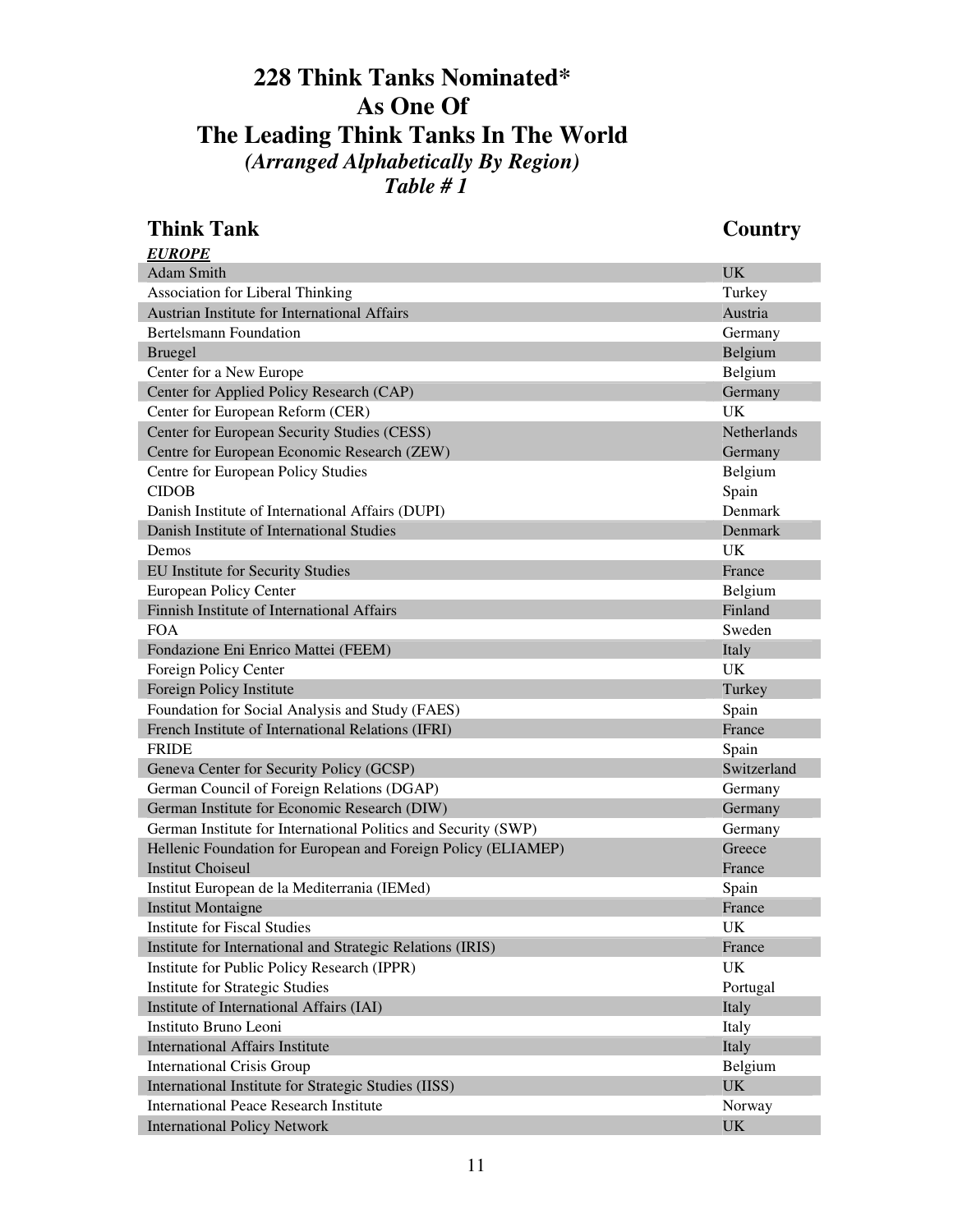| Kiel Institute for World Economy                                | Germany            |
|-----------------------------------------------------------------|--------------------|
| Liberte Cherie                                                  | France             |
| Netherlands Institute of Foreign Relations                      | <b>Netherlands</b> |
| Netherlands Institute of International Relations Clingendael    | <b>Netherlands</b> |
| New Defense Agenda                                              | Belgium            |
| Norwegian Institute of International Affairs (NUPI)             | Norway             |
| Overseas Development Institute (ODI)                            | <b>UK</b>          |
| Peace Research Institute (PRIF)                                 | Germany            |
| Policy Exchange                                                 | <b>UK</b>          |
| Real Istituto Elcano                                            | Spain              |
| Reform                                                          | UK.                |
| Royal Institute of International Affairs – Chatham House (RIIA) | <b>UK</b>          |
| Royal International Service Institute (RUSI)                    | <b>UK</b>          |
| Social Market Foundation                                        | <b>UK</b>          |
| Stockholm International Peace Research Institute                | Sweden             |
| Strategic Research Foundation (FRS)                             | France             |
| Südosteuropa Gesellshaft (South East European Association)      | Germany            |
| Swedish Institute of International Affairs                      | Sweden             |
| Tampere Peace Research Institute (TAPRI)                        | Finland            |
| <b>Timbro</b>                                                   | Sweden             |
| University of Iceland                                           | <b>Iceland</b>     |

#### *RUSSIA, EASTERN AND CENTRAL EUROPE*

| Adriatic Institute for Public Policy                                    | Croatia    |
|-------------------------------------------------------------------------|------------|
| <b>Center for Liberal Studies</b>                                       | Bulgaria   |
| <b>Center for Policy Providus</b>                                       | Latvia     |
| Center for Policy Studies at Central European University                | Hungary    |
| Center for Policy Studies in Russia                                     | Russia     |
| Centre for Security and Defense Studies                                 | Hungary    |
| Center for Social and Economic Research                                 | Poland     |
| Committee of International Studies at the Hungarian Academy of Sciences | Hungary    |
|                                                                         | Serbia &   |
| <b>Free Market Center</b>                                               | Montenegro |
| Hungarian Institute of International Affairs (HIIA)                     | Hungary    |
| <b>Institute for Market Economics</b>                                   | Bulgaria   |
| Institute for Security and International Studies                        | Bulgaria   |
| Institute for Strategic and Defense Studies                             | Hungary    |
| Institute for Strategic Studies and Prognosis (ISSP)                    | Montenegro |
| Institute for the U.S. and Canadian Studies                             | Russia     |
| Institute of Europe                                                     | Russia     |
| Institute of Far Eastern Studies (IFES), Russian Academy of Sciences    | Russia     |
| Institute of Urban Economics                                            | Russia     |
| Institute of World Economy and International Relations (IMEMO)          | Russia     |
| <b>International Center for Policy Studies</b>                          | Ukraine    |
|                                                                         | Czech      |
| Liberalni Institut                                                      | Republic   |
| Lithuanian Free Market Institute                                        | Lithuania  |
| New Economic School-Georgia                                             | Georgia    |
| PIR Center (Policy Research in Russia)                                  | Russia     |
| Polish Institute of International Affairs                               | Poland     |
| <b>Slovak Foreign Policy Association</b>                                | Slovakia   |
| Ukraine Center for European Policy Studies                              | Ukraine    |
| USA/Canada Institute                                                    | Russia     |

#### *ASIA* **Asian Forum Japan** Japan Japan Japan Japan Japan Japan Japan Japan Japan Japan Japan Japan Japan Japan Japan Japan Japan Japan Japan Japan Japan Japan Japan Japan Japan Japan Japan Japan Japan Japan Japan Japan Japan Japa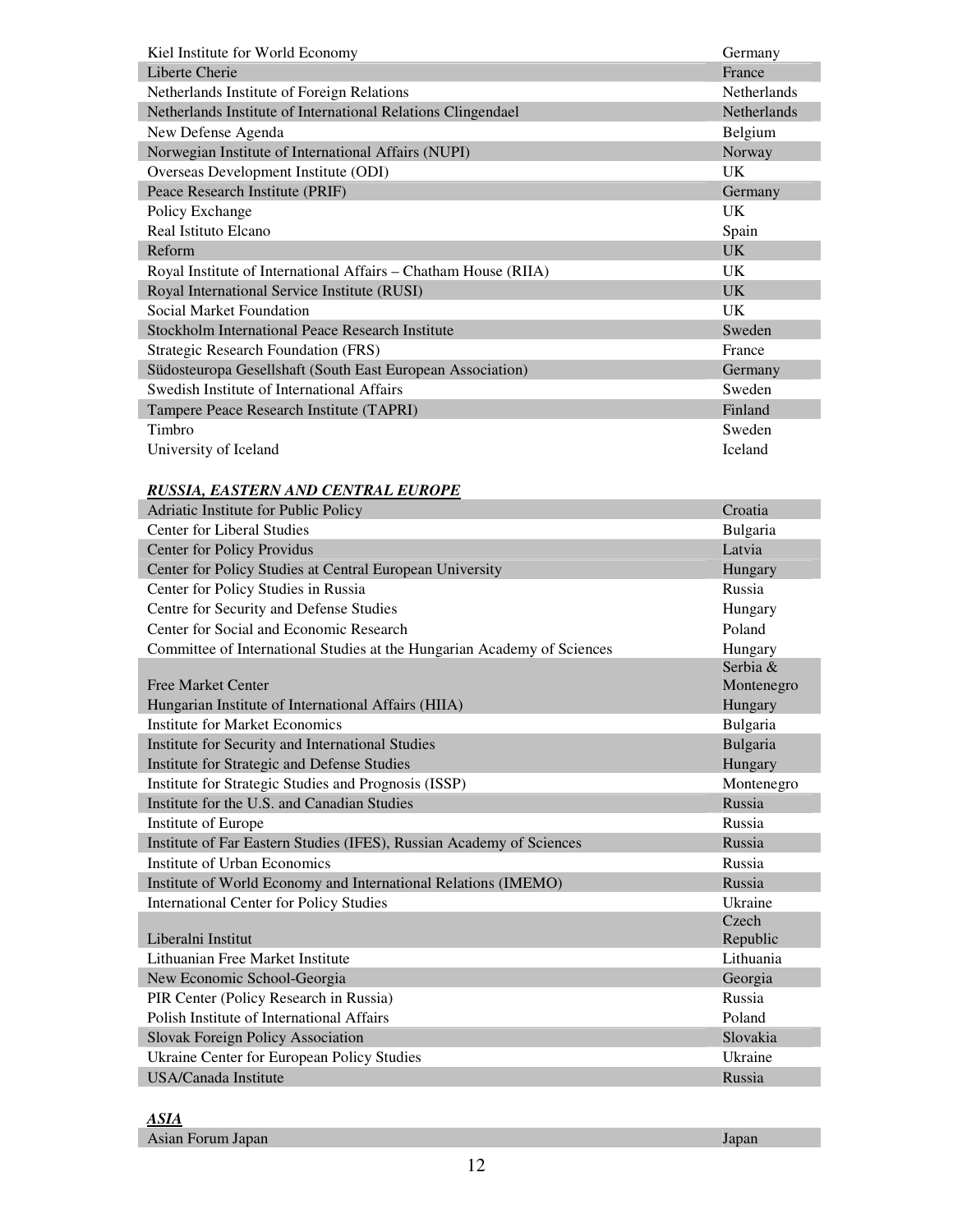| Australia Strategic Policy Institute                                     | Australia   |
|--------------------------------------------------------------------------|-------------|
| Center for Contemporary International Relations (CICIR)                  | China       |
| Center for Independent Studies                                           | Australia   |
| Center for Policy Dialogue                                               | Bangladesh  |
| Center for Strategic and International Studies                           | Indonesia   |
| Central Research Institute of Electric Power Industry (CRIEPI)           | Japan       |
| Centre for Economic Research                                             | Uzbekistan  |
| China Institute for International Studies (CIIS)                         | China       |
| Chinese Academy of Social Sciences (CASS)                                | China       |
| Chinese Institute of Foreign Affairs                                     | China       |
| Delhi Policy Group (DPG)                                                 | India       |
| Development Research Center for the State Council                        | China       |
| Indian Council for Research on International Economic Relations (ICRIER) | India       |
| Institute for Defense and Strategic Studies                              | Singapore   |
| Institute for Defense Studies and Analysis                               | India       |
| Institute for Global Environmental Strategies (IGES)                     | Japan       |
| Institute for International Policy Studies (IIPS)                        | Japan       |
| <b>Institute for Peace and Conflict Studies</b>                          | India       |
| Institute of Diplomacy and Foreign Relations                             | Malaysia    |
| <b>Institute of Policy Studies</b>                                       | Singapore   |
| <b>Institute of Social Sciences</b>                                      | India       |
| <b>Institute of Southeast Asian Studies</b>                              | Singapore   |
| Institute of Strategic and International Studies                         | Malaysia    |
| Islamabad Policy Research Institute                                      | Pakistan    |
| Japan Institute of International Affairs (JIIA)                          | Japan       |
| Kazakstan Institute for Strategic Studies                                | Kazakstan   |
| Korean Development Institute                                             | South Korea |
| Korean Institute for International Economic Policy                       | South Korea |
| Lowry Institute                                                          | Australia   |
| National Council of Applied Economic Research (NCAER)                    | India       |
| National Institute for Research Advancement                              | Japan       |
| <b>Observer Research Foundation (ORF)</b>                                | India       |
| Shanghai Institute for International Studies (SIIS)                      | China       |
| <b>Strategic and Defense Studies Centre</b>                              | Australia   |
| Strategic Foresight Group (SFG)                                          | India       |
| Sustainable Development Policy Institute                                 | Pakistan    |
| Tata Energy Research Institute                                           | India       |
| Thailand Development Research Institute (TDRI)                           | Thailand    |
| Thailand Environment Institute (TEI)                                     | Thailand    |
| The Sejong Institute                                                     | South Korea |
| Asian Forum Japan                                                        | Japan       |
| Australia Strategic Policy Institute                                     | Australia   |

#### *NORTH AMERICA*

| American Enterprise Institute                      | <b>USA</b> |
|----------------------------------------------------|------------|
| Atlantic Institute for Market Studies              | Canada     |
| Baker Institute of Public Policy                   | <b>USA</b> |
| <b>Brookings Institution</b>                       | <b>USA</b> |
| Canadian Institute of International Affairs (CIIA) | Canada     |
| Carnegie Endowment for International Peace         | <b>USA</b> |
| <b>Carter Center</b>                               | <b>USA</b> |
| <b>CATO</b> Institute                              | <b>USA</b> |
| <b>Center for American Progress</b>                | <b>USA</b> |
| Center for Global Development                      | <b>USA</b> |
| Center for Strategic and International Studies     | <b>USA</b> |
| Center on Budget and Policy Priorities             | <b>USA</b> |
|                                                    |            |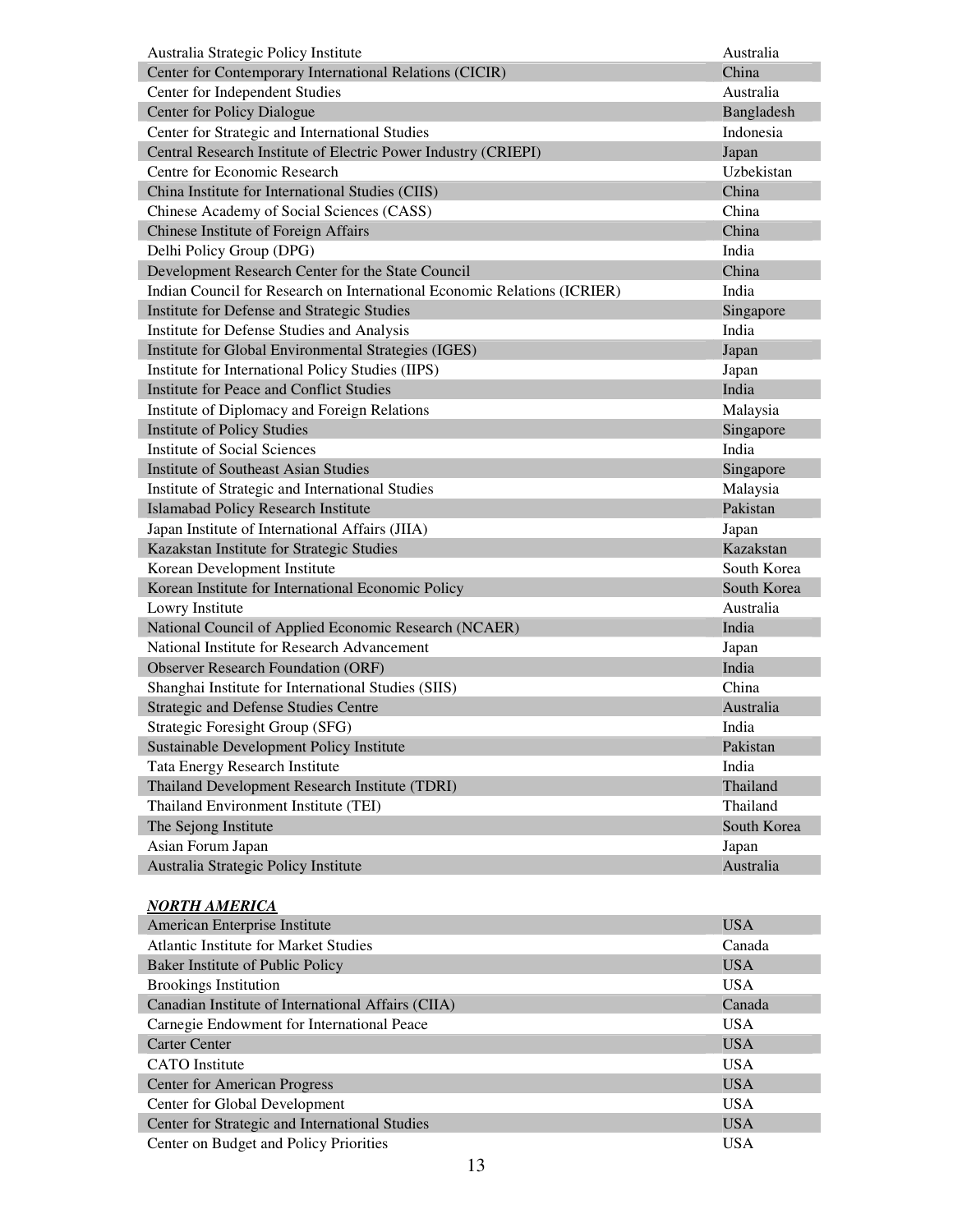| CIDAC: Centro de Investigación para el Desarrollo, A.C. | Mexico     |
|---------------------------------------------------------|------------|
| Council on Foreign Relations                            | <b>USA</b> |
| <b>Economic Policy Institute</b>                        | <b>USA</b> |
| <b>Fraser Institute</b>                                 | Canada     |
| <b>FUNDAR</b>                                           | Mexico     |
| Henry L. Stimson Center                                 | <b>USA</b> |
| Heritage Foundation                                     | <b>USA</b> |
| Hoover Institution                                      | <b>USA</b> |
| Hudson Institute                                        | <b>USA</b> |
| Institute for International Economics                   | <b>USA</b> |
| Institute for Policy Analysis (IPA)                     | Canada     |
| <b>International Development Research Center</b>        | Canada     |
| Joint Center for Political and Economic Studies         | <b>USA</b> |
| <b>Manhattan Institute</b>                              | <b>USA</b> |
| New American Foundation                                 | <b>USA</b> |
| Nixon Center                                            | <b>USA</b> |
| National Bureau of Economic Research                    | <b>USA</b> |
| National Center for Policy Analysis                     | <b>USA</b> |
| Progressive Policy Institute                            | <b>USA</b> |
| <b>RAND</b>                                             | <b>USA</b> |
| Resources for the Future                                | <b>USA</b> |
| Urban Institute                                         | <b>USA</b> |
| United States Institute for Peace                       | <b>USA</b> |
| Woodrow Wilson International Center for Scholars        | <b>USA</b> |
| <b>World Resources Institute</b>                        | <b>USA</b> |

#### *SOUTH AMERICA*

| Argentine Council for International Relations                               | Argentina     |
|-----------------------------------------------------------------------------|---------------|
| CADAL                                                                       | Argentina     |
| <b>CEDES</b>                                                                | Argentina     |
| Center for Entrepreneurship Development of the ICESI University             | Colombia      |
| <b>CEP</b>                                                                  | Chile         |
| <b>CERES</b>                                                                | Bolivia       |
| CIPPEC: Centro de Implementación de Políticas Públicas para la Equidad y el |               |
| Crecimiento                                                                 | Argentina     |
| Comisión Andina de Juristas                                                 | Colombia      |
| Corporación Excelencia en la Justicia                                       | Colombia      |
| Fedesarrolla (Foundation for Higher Education and Development)              | Colombia      |
| Flasco                                                                      | Argentina     |
| Fundação Getulio Vargas                                                     | <b>Brazil</b> |
| Fundación Atlas 1853                                                        | Argentina     |
| Fundación Libertad                                                          | Argentina     |
| FUSADES: Fundación Salvadoreña para el Desarrollo Económico y Social        | El Salvador   |
| <b>GRADE</b>                                                                | Peru          |
| <b>IBASE</b>                                                                | <b>Brazil</b> |
| ILD (Institute for Liberty and Democracy)                                   | Peru          |
| Instituto Apoyo                                                             | Peru          |
| Instituto Desarrollo y Libertad                                             | Colombia      |
| <b>Instituto Liberal</b>                                                    | <b>Brazil</b> |
| <b>IPE</b>                                                                  | Peru          |
| ITDT: Instituto Torcuato Di Tella                                           | Argentina     |
| Latin American Economic Research Foundation (FIEL)                          | Argentina     |
| Libertad y Desarrollo                                                       | Chile         |
| Participa                                                                   | Chile         |
| <b>POLIS</b>                                                                | <b>Brazil</b> |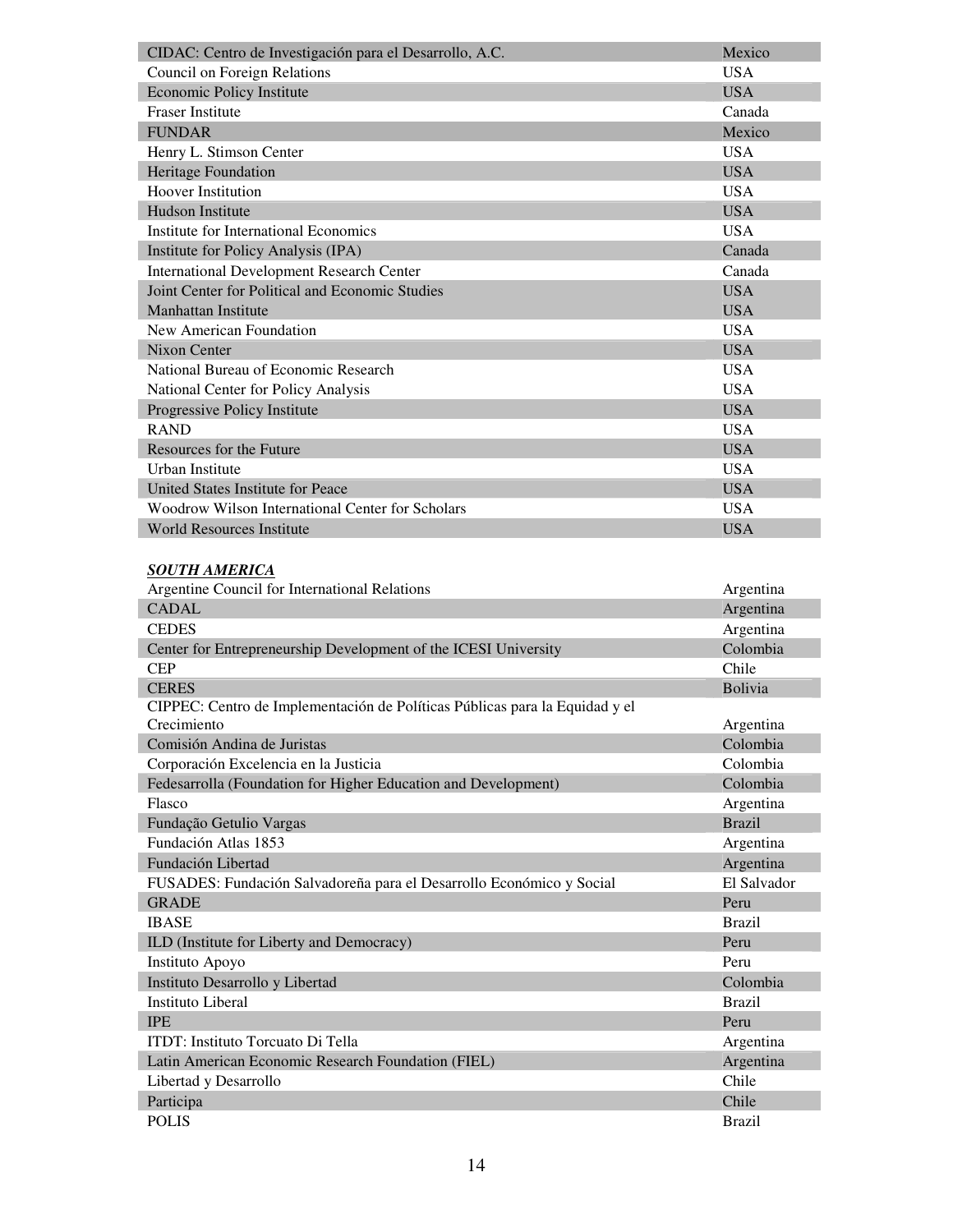| <b>AFRICA</b>                                                     |                |
|-------------------------------------------------------------------|----------------|
| Africa Institute of South Africa                                  | South Africa   |
| Center for Development and Enterprise                             | South Africa   |
| Centre for Conflict Resolution                                    | South Africa   |
| Center for Policy Analysis (CEPA)                                 | Ghana          |
| Economic and Social Research Foundation (ESRF)                    | Tanzania       |
| <b>Institute for Security Studies</b>                             | South Africa   |
| Inter Region Economic Network (IREN)                              | Kenya          |
| Institute of Statistical, Social, and Economic Research (ISSER)   | Ghana          |
| Kenyan Institute for Public Policy Research and Analysis (KIPPRA) | Kenya          |
| Namibia Policy Research Institute (NEPRU)                         | <b>Namibia</b> |
| South African Institute of Race Relations                         | South Africa   |

#### *MIDDLE EAST*

| Al-Ahram Center for Political and Strategic Studies                             | Egypt            |  |  |
|---------------------------------------------------------------------------------|------------------|--|--|
| Arab Reform Forum at the Bibliotheca Alexandrina                                | Egypt            |  |  |
| Begin-Sadat Center for Strategic Studies                                        | Israel           |  |  |
| Center D'Etudes et de Recherches en Sciences Sociales (CERSS)                   | Morocco          |  |  |
| Center for Strategic and Future Studies                                         | Kuwait           |  |  |
| <b>Center for Strategic Studies</b>                                             | Jordan           |  |  |
| <b>Center for Sudanese Studies</b>                                              | Sudan            |  |  |
| Emirates Center for Strategic Studies and Research                              | <b>UAE</b>       |  |  |
| <b>Gulf Research Center</b>                                                     | <b>UAE</b>       |  |  |
| <b>Gulf Strategic Studies Institute</b>                                         | <b>UAE</b>       |  |  |
| Israel Center for Social and Economic Progress                                  | Israel           |  |  |
| Israel/Palestine Center for Research and Information (IPCRI)                    | Israel           |  |  |
| Jaffee Center for Strategic Studies                                             | Israel           |  |  |
| King Faisal Center for Research and Islamic Studies                             | Saudi Arabia     |  |  |
| Palestinian Center for Policy and Survey Research                               | <b>West Bank</b> |  |  |
| Palestinian Center for Political and Survey Research                            | Palestine        |  |  |
| The Lebanese Center for Policy Studies                                          | Lebanon          |  |  |
| The Moshe Dayan Center for Middle Eastern and African Studies                   | Israel           |  |  |
| * To make this list an institution had to receive two or more nominations. Self |                  |  |  |

nominations were not counted.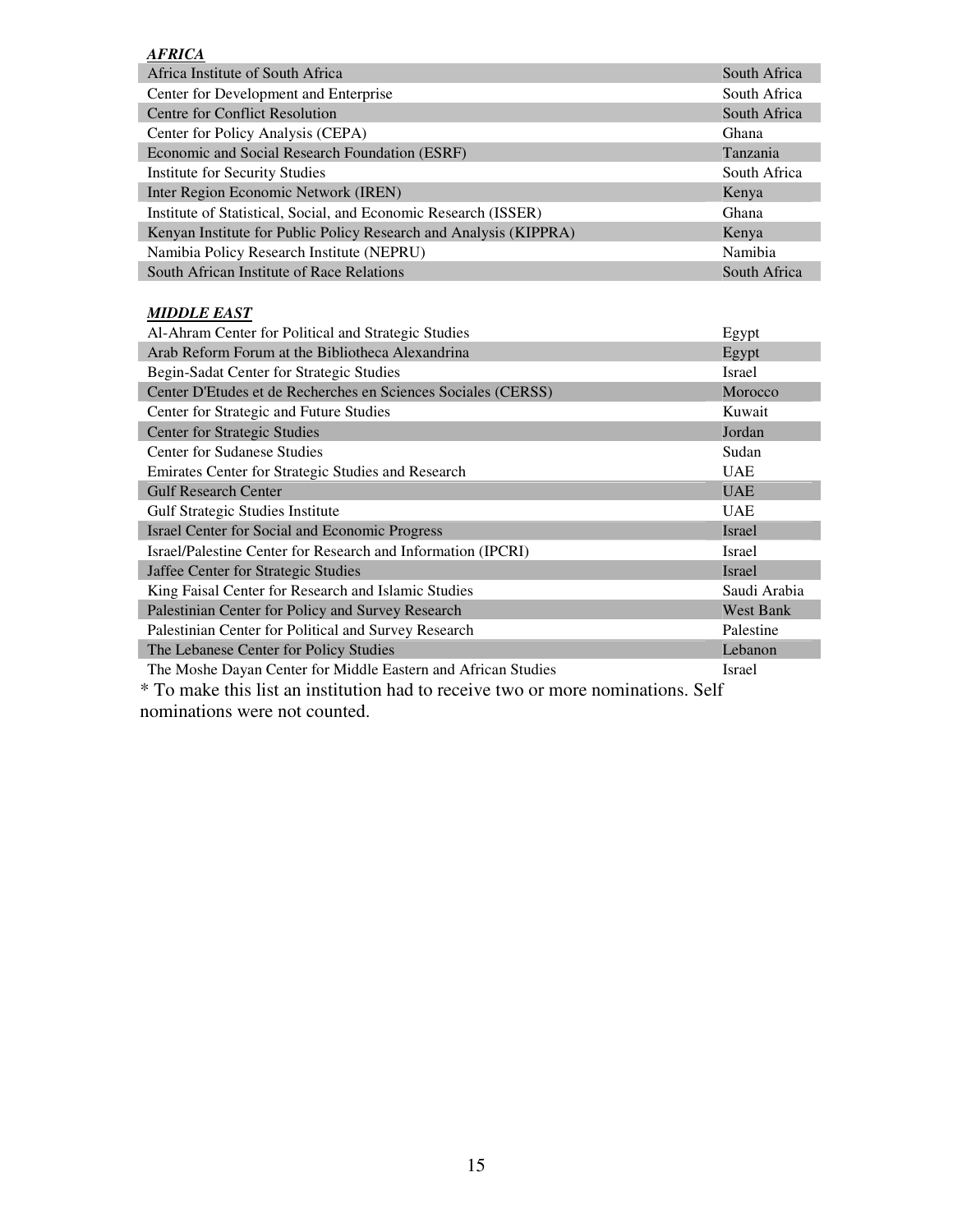### **The Top 10 Think Tanks in the World**

Provided below is the list of leading think tanks that emerged from the research conducted, the indicators utilized and the survey results compiled.

### **Top 10 Think Tanks Globally** *(Arranged Alphabetically) Table # 2*

| <b>Think Tank</b>                                        | <b>Country</b>        |
|----------------------------------------------------------|-----------------------|
| Centre for European Policy Studies                       | Belgium               |
| French Institute of International Relations              | France                |
| German Institute for International Politics and Security | Germany               |
| Institute of World Economy and International Relations   | Russia                |
| <b>International Crisis Group</b>                        | <b>Belgium</b>        |
| International Institute for Strategic Studies            | <b>United Kingdom</b> |
| Jaffee Center for Strategic Studies                      | <i>Israel</i>         |
| Japan Institute of International Affairs                 | Japan                 |
| Royal Institute of International Affairs                 | <b>United Kingdom</b> |
| Shanghai Institute for International Studies             | China                 |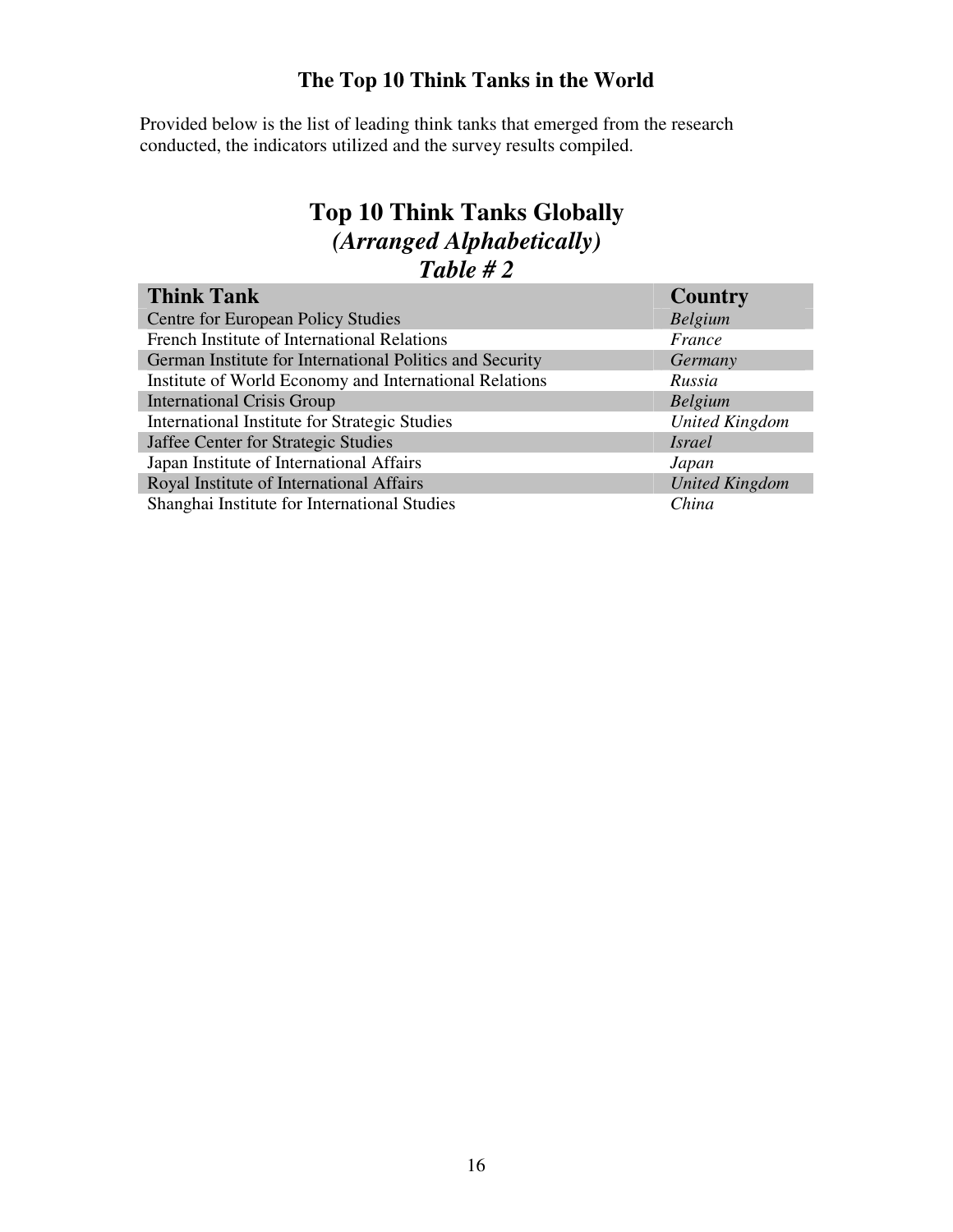## **Top 30 Think Tanks in the World**

Broadening the list of influential think tanks beyond these top 10 I then proceeded to develop a list of the top 30 think tanks internationally. The rankings of the expert panel, coupled with our own research and assessment, have yielded the top 30 think tanks globally:

| <b>Top 30 Think Tanks Globally</b>                                |                  |  |
|-------------------------------------------------------------------|------------------|--|
| (Arranged Alphabetically)                                         |                  |  |
| Table $#3$                                                        |                  |  |
| <b>Think Tank</b>                                                 | <b>Country</b>   |  |
| Al-Ahram Center for Political and Strategic Studies               | Egypt            |  |
| Center for European Reform                                        | UK               |  |
| Center for Strategic and International Studies                    | <b>Indonesia</b> |  |
| Centre for European Policy Studies                                | <b>Belgium</b>   |  |
| Centro de Estudios Públicos                                       | Chile            |  |
| <b>Chinese Academy of Social Sciences</b>                         | China            |  |
| <b>European Policy Center</b>                                     | <b>Belgium</b>   |  |
| European Union Institute for Security Studies                     | France           |  |
| French Institute of International Relations                       | France           |  |
| Fundação Getúlio Vargas                                           | <b>Brazil</b>    |  |
| German Council on Foreign Relations (DGAP)                        | Germany          |  |
| German Institute for International Politics and Security (SWP)    | Germany          |  |
| <b>Institut Montaigne</b>                                         | France           |  |
| <b>Institute for Defense Studies and Analysis</b>                 | <b>India</b>     |  |
| Institute for International and Strategic Relations               | France           |  |
| <b>Institute for International Policy Studies</b>                 | Japan            |  |
| <b>Institute for Security Studies</b>                             | South Africa     |  |
| Institute for the U.S. and Canadian Studies                       | Russia           |  |
| Institute of World Economy and International Relations<br>(IMEMO) | Russia           |  |
| <b>International Affairs Institute</b>                            | Italy            |  |
| <b>International Crisis Group</b>                                 | Belgium          |  |
| <b>International Institute for Strategic Studies</b>              | UK               |  |
| Jaffee Center for Strategic Studies                               | <b>Israel</b>    |  |
| Japan Institute of International Affairs                          | Japan            |  |
| Kiel Institute for World Economy                                  | Germany          |  |
| Norwegian Institute of International Affairs                      | Norway           |  |
| Royal Institute for International Affairs (Chatham House)         | UK               |  |
| Shanghai Institute for International Studies                      | China            |  |
| Stockholm International Peace Research Institute                  | Sweden           |  |
| <b>Strategic Research Foundation</b>                              | France           |  |
|                                                                   |                  |  |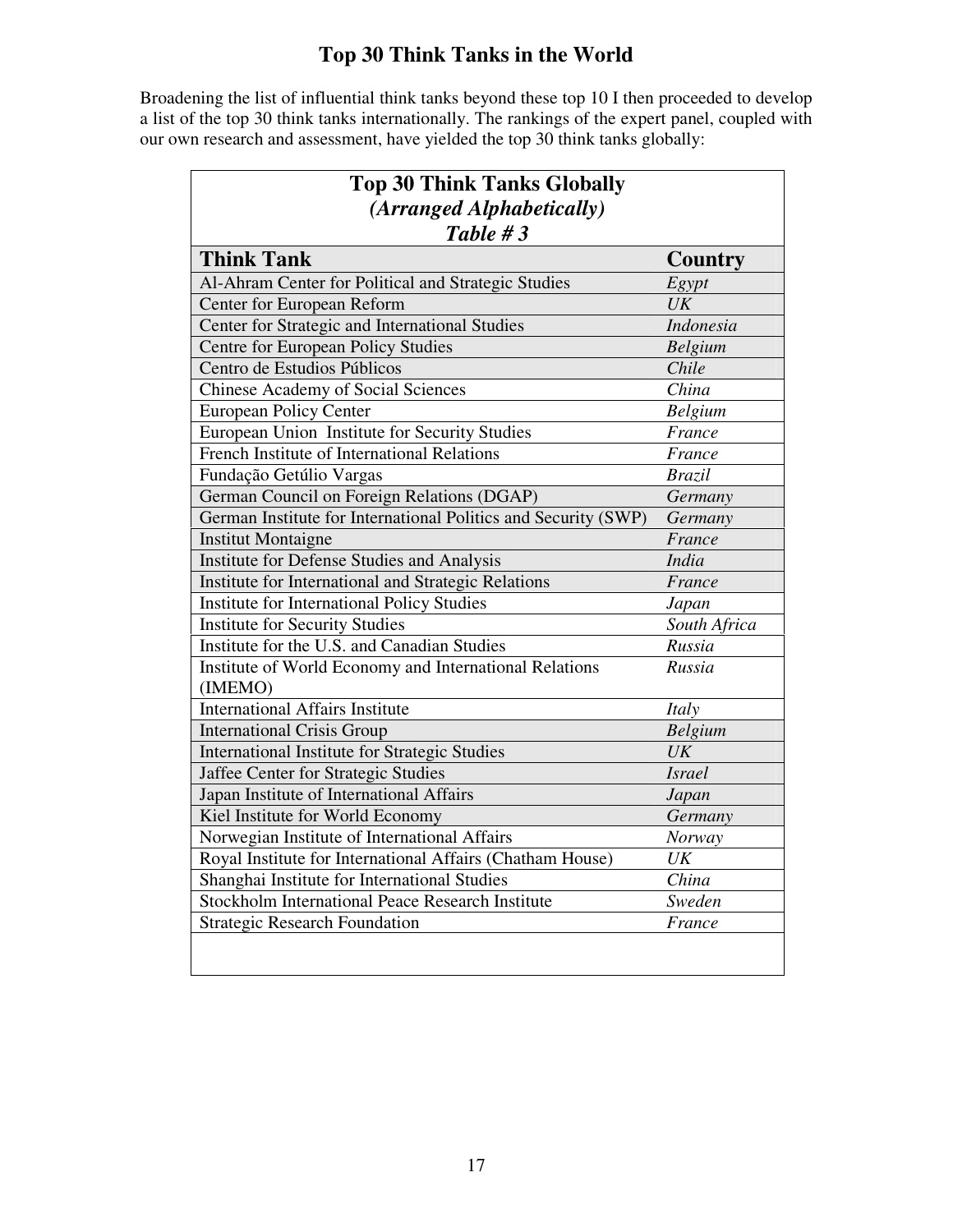### **Top 30 Think Tanks in the United States**

As was previously stated, think tanks from the US were not included in the top 10 and 30 because I felt it might have a distorting effect on the results and the objective was to identify the leading think tanks outside of the United States. The list below are the top 30 think tanks in the United States. This list was developed by surveying think tanks in the United States in 2006. This research was conducted in 2006 for my book *Think Tanks and Policy Advice in The US: Academics, Advisors and Advocates* (Routledge 2007). The list was expanded from 25 to 30 institutions to make it consistent with the global list and updated to reflect the results of surveys and interviews conducted in 2007.

| <b>Top 30 Think Tanks in the United States</b><br>(Arranged Alphabetically) |  |  |
|-----------------------------------------------------------------------------|--|--|
| Table #4                                                                    |  |  |
| <b>Think Tank</b>                                                           |  |  |
| American Enterprise Institute                                               |  |  |
| Baker Institute of Public Policy                                            |  |  |
| <b>Brookings Institution</b>                                                |  |  |
| Carnegie Endowment for International Peace                                  |  |  |
| <b>Carter Center</b>                                                        |  |  |
| Cato Institute                                                              |  |  |
| <b>Center for American Progress</b>                                         |  |  |
| <b>Center for Global Development</b>                                        |  |  |
| Center for Strategic and International Studies                              |  |  |
| Center on Budget and Policy Priorities                                      |  |  |
| <b>Council on Foreign Relations</b>                                         |  |  |
| <b>Economic Policy Institute</b>                                            |  |  |
| Henry L. Stimson Center                                                     |  |  |
| <b>Heritage Foundation</b>                                                  |  |  |
| <b>Hoover Institution</b>                                                   |  |  |
| <b>Hudson Institute</b>                                                     |  |  |
| <b>Institute for International Economics</b>                                |  |  |
| Joint Center for Political and Economic Studies                             |  |  |
| <b>Manhattan Institute</b>                                                  |  |  |
| National Center for Policy Analysis                                         |  |  |
| <b>New American Foundation</b>                                              |  |  |
| <b>Nixon Center</b>                                                         |  |  |
| National Bureau of Economic Research                                        |  |  |
| Progressive Policy Institute                                                |  |  |
| <b>RAND</b>                                                                 |  |  |
| Resources for the Future                                                    |  |  |
| <b>Urban Institute</b>                                                      |  |  |
| United States Institute of Peace                                            |  |  |
| Woodrow Wilson International Center for Scholars                            |  |  |
| <b>World Resources Institute</b>                                            |  |  |
|                                                                             |  |  |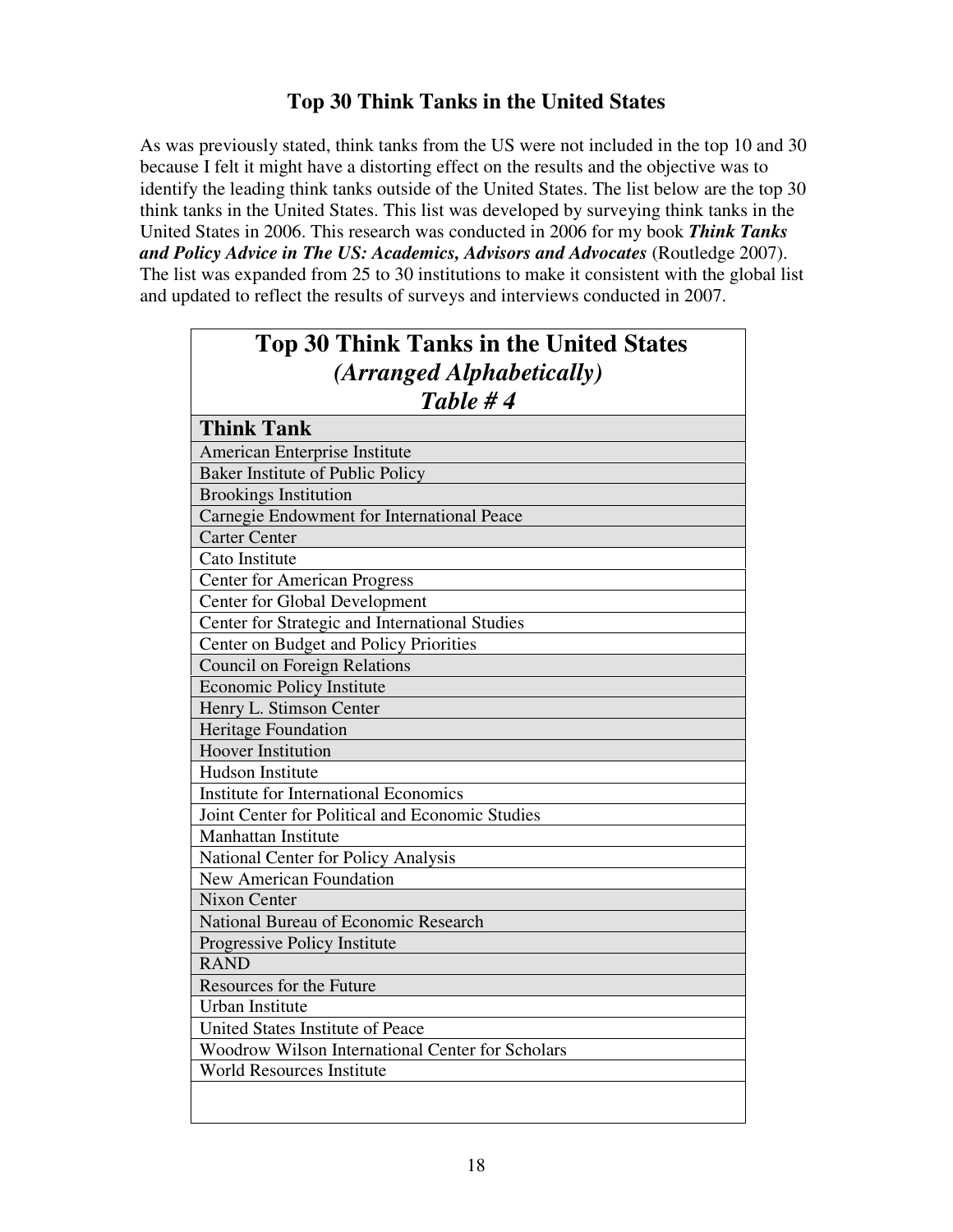### **Top Think Tanks for Selected Regions of the World**

Finally, I attempted to identify some of the leading think tanks in each region of the world. The institutions that appear on this list were selected by tabulating votes within a region to identify the leading think tanks in each region. Some institutions from the regions listed below received more votes globally than they received from the region in which they are located and that is why they are not included on the regional list. Once again this was done to isolate the top think tanks in each region and to control for the possible over representation of think tanks from the OECD countries.

|                                      | REGIONALLY REPRESENTATIVE TOP THINK                      |                         |
|--------------------------------------|----------------------------------------------------------|-------------------------|
|                                      | <b>TANKS</b>                                             |                         |
|                                      | (Arranged Alphabetically)                                |                         |
|                                      | Table # $5$                                              |                         |
|                                      |                                                          |                         |
|                                      |                                                          |                         |
| <b>REGION</b>                        | <b>THINK TANK NAME</b>                                   | <b>Country</b><br>South |
| Africa                               | Africa Institute of South Africa                         | Africa                  |
| Africa                               | <b>Economic and Social Research Foundation</b>           | Tanzania                |
|                                      |                                                          | South                   |
| Africa                               | <b>Institute for Security Studies</b>                    | Africa                  |
| Africa                               | Institute of Statistical, Social and Economic Research   | Ghana                   |
| Africa                               | Kenyan Institute for Public Policy                       | Kenya                   |
|                                      |                                                          |                         |
| Asia                                 | Center for Strategic and International Studies           | <b>Indonesia</b>        |
| Asia                                 | <b>Institute for Defense Studies and Analysis</b>        | <b>India</b>            |
| Asia                                 | <b>Institute for International Policy Studies</b>        | Japan                   |
| Asia                                 | Japan Institute of International Affairs                 | Japan                   |
| Asia                                 | Shanghai Institute for International Studies             | China                   |
|                                      |                                                          |                         |
| <b>Central and Eastern</b>           |                                                          |                         |
| Europe                               | Center for Policy Studies at Central European University | Hungary                 |
| <b>Central and Eastern</b>           |                                                          |                         |
| Europe                               | Center for Social and Economic Research                  | Poland                  |
| Central and Eastern                  |                                                          |                         |
| Europe                               | <b>Center for Liberal Studies</b>                        | <b>Bulgaria</b>         |
| Central and Eastern                  |                                                          |                         |
| Europe<br><b>Central and Eastern</b> | Centre for Security and Defence Studies                  | Hungary                 |
|                                      | Institute for Strategic and Defence Studies              | Hungary                 |
| Europe<br>Central and Eastern        |                                                          |                         |
| Europe                               | Lithuanian Free Market Institute                         | Lithuania               |
| <b>Central and Eastern</b>           |                                                          |                         |
| Europe                               | Polish Institute of International Affairs                | Poland                  |
|                                      |                                                          |                         |
| Russia                               | Center for Policy Studies in Russia                      | Russia                  |
| Russia                               | <b>Institute for Urban Economics</b>                     | Russia                  |
| Russia                               | Institute of World Economy and International Relations   | Russia                  |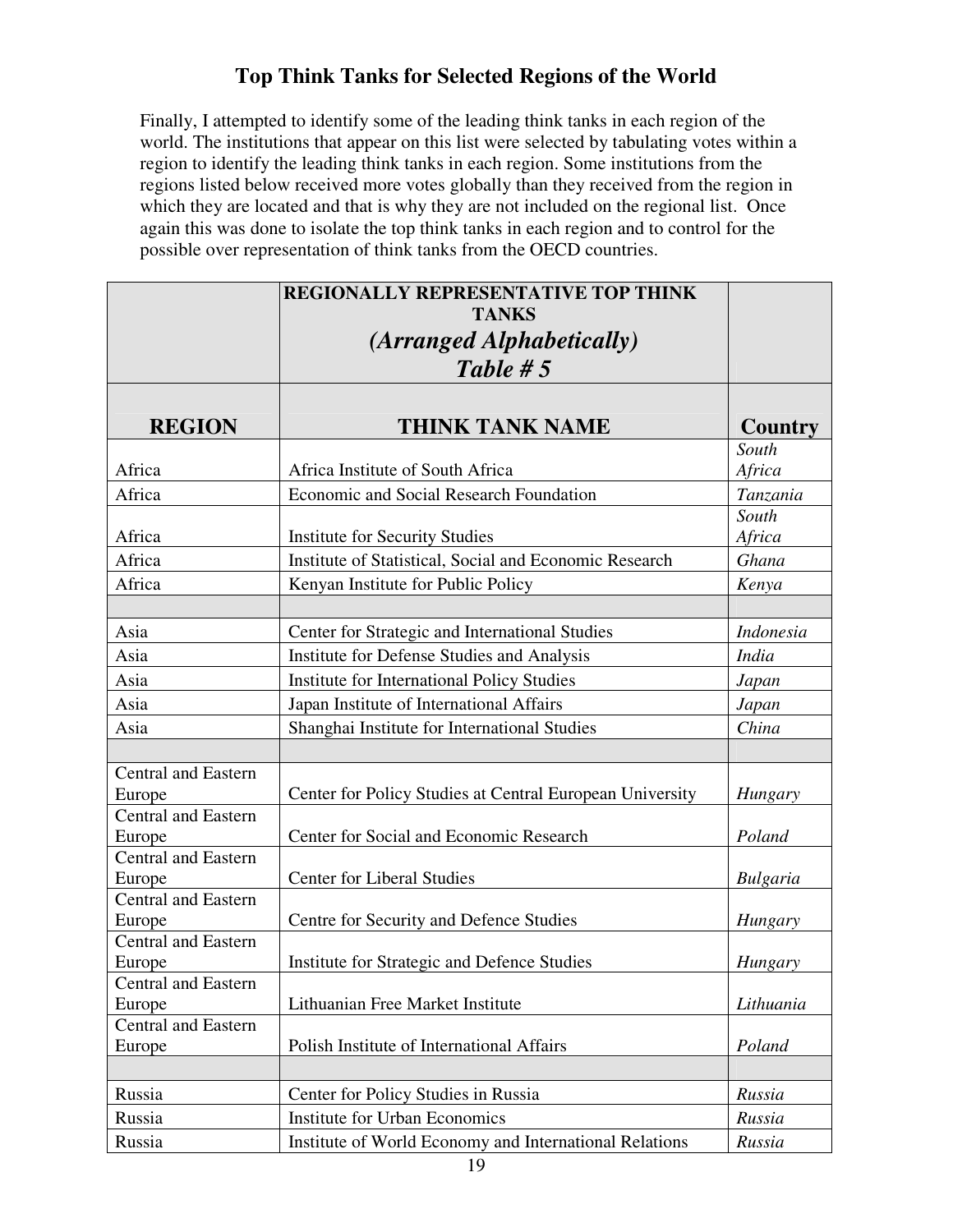| Russia        | USA/Canada Institute                                | Russia        |
|---------------|-----------------------------------------------------|---------------|
|               |                                                     |               |
| Middle East   | Al-Ahram Center for Political and Strategic Studies | Egypt         |
| Middle East   | <b>Center for Strategic Studies</b>                 | Jordan        |
| Middle East   | <b>Egyptian Center for Economic Studies</b>         | Egypt         |
| Middle East   | Jaffee Center for Strategic Studies                 | <b>Israel</b> |
| Middle East   | Emirates Center for Strategic Studies and Research  | <b>UAE</b>    |
|               |                                                     |               |
| Latin America | Argentine Council for International Relations       | Argentina     |
|               | CIPPEC: Centro de Implementación de Políticas       |               |
| Latin America | Públicas para la Equidad y el Crecimiento           | Argentina     |
| Latin America | Fundação Getulio Vargas                             | <b>Brazil</b> |
| Latin America | Instituto Apoyo                                     | Peru          |
| Latin America | Libertad y Desarrollo                               | Chile         |
|               |                                                     |               |
|               |                                                     |               |

### **CONCLUSION**

Susanne Trimbath asserted in her article "Think Tanks: Who's Hot and Who's Not" (Summer 2005 The International Economy) that "like it or not, think tanks will be will be with us for many years to come". Despite this optimistic assessment, the on-going challenge for think tanks is to produce timely and accessible policy oriented research that effectively engages policymakers, the press and the public on the critical issues facing a country. Gone are the days when a think tank could operate with the motto "research it, write it and they will find it". Today, think tanks must be lean, mean, policy machines. **The Economist** described "good think tanks" as those organizations that are able to combine "intellectual depth, political influence, and flair for publicity, comfortable surroundings, and a streak of eccentricity." Those who fail to organize and integrate these qualities into their think tank will become known for their "pedantry, irrelevance, obscurity, poverty and conventionality." Many think tanks have already successfully met this challenge and are now playing a critical role bridging the divide between the academic and policy communities and policymakers and the public.

Clearly there is no shortage of policy challenges at the national, regional and global level. The world we live in can be characterized by what someone described as "The Four Mores." More issues, more actors, more competition and more conflict. Over the last 10- 15 years governments and civil society groups have come to rely on thinks tanks for ideas and advice and I am confident that this trend will continue well into the future.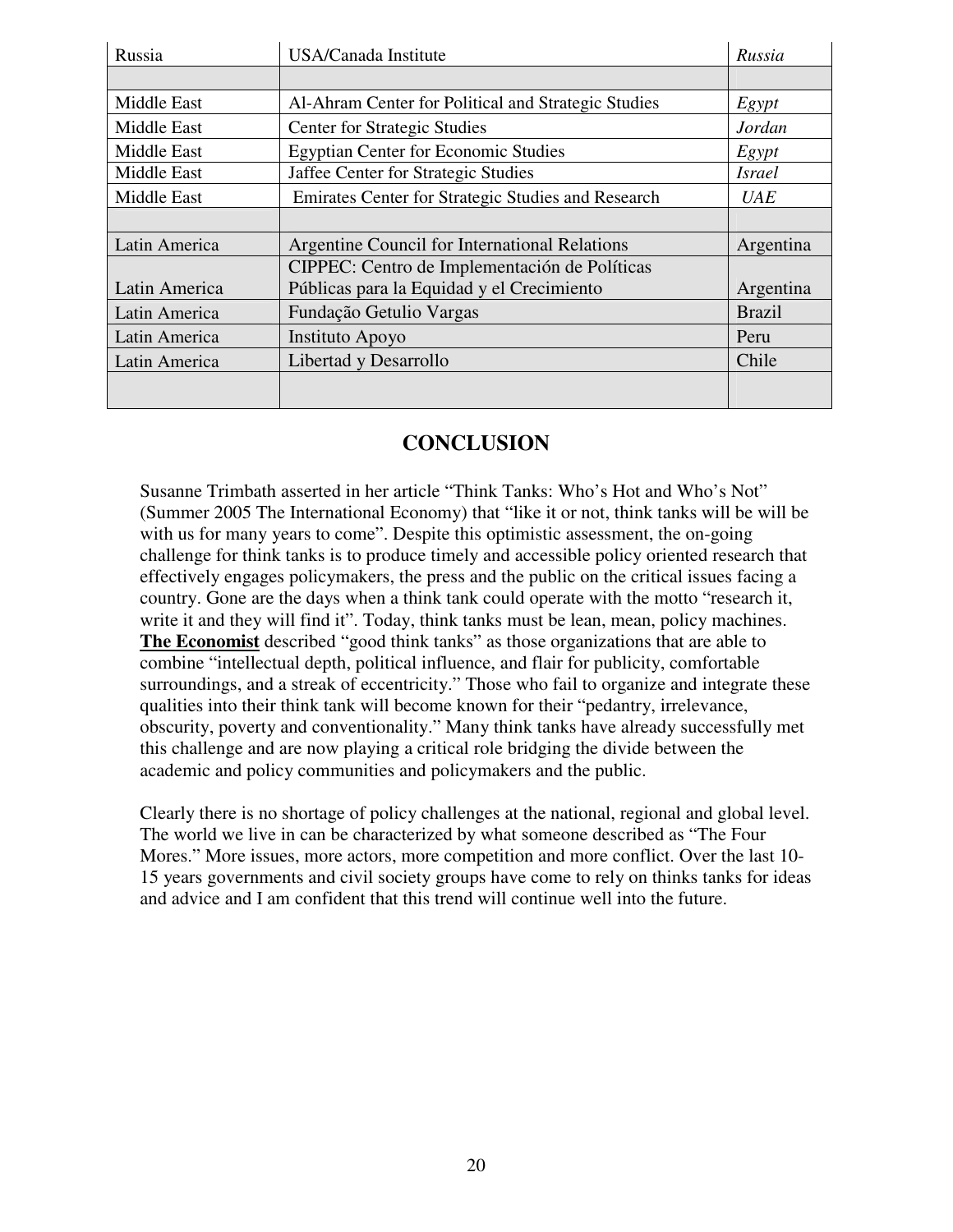#### **Think Tank and Civil Societies Program**

The Think Tanks and Civil Societies Program (TTCSP) at the Foreign Policy Research Institute examines the role policy institutes play in governments and in civil societies around the world. Often referred to as the 'think tank's think tank,' TTCSP examines the evolving role and character of public policy research organizations. Over the last 20 years the Think Tanks and Civil Societies Program has laid the foundation for a global initiative that will help bridge the gap between knowledge and policy in critical policy areas such as international peace and security, globalization and governance, international economics, environment, information and society, poverty alleviation and health. This international collaborative effort is designed to establish regional and international networks of policy institutes and communities that will improve policy making and strengthen democratic institutions and civil societies around the world. The Think Tanks and Civil Societies Program works with some of the leading scholars and practitioners from think tanks and universities in a variety of collaborative efforts and programs. If you would like additional information about our publications and programs contact JM@fpri.org or Jmcgann@villanova.edu

James McGann is an FPRI senior fellow and director of its Think Tanks and Civil Societies Program. He is also an assistant professor of Political Science at Villanova University and president and founding partner of McGann Associates, a program and management consulting firm specializing in the challenges facing think tanks, policymakers, international organizations and philanthropic institutions.

Dr. McGann has served as a consultant and advisor to the World Bank, United Nations, United States Agency for International Development, Soros, Hewlett and Gates Foundations and foreign governments on the role of nongovernmental, public policy and public engagement organizations in civil society. He has served as the senior vice-president for the Executive Council on Foreign Diplomats, the public policy program officer for The Pew Charitable Trusts, the assistant director of the Institute of Politics, John F. Kennedy School of Government, at Harvard University, and a senior advisor to the Citizens Network for Foreign Affairs and the Society for International Development.

Among Dr. McGann's publications are Competition for Dollars, Scholars and Influence In The Public Policy Research Industry (University Press of America 1995), The International Survey of Think Tanks (FPRI, 1999), Think Tanks and Civil Societies: Catalyst for Ideas and Action, co-edited with Kent B.Weaver (Transaction Publishers 2000), Comparative Think Tanks, Politics and Public Policy (Edward Elgar 2005), Think Tanks and Policy Advice in the U.S: Academics, Advisors and Advocates (Routledge, 2007), Think Tanks Catalysts for Democratization and Development (Forthcoming) and Global Trends and Transitions: 2007 Survey of Think Tanks.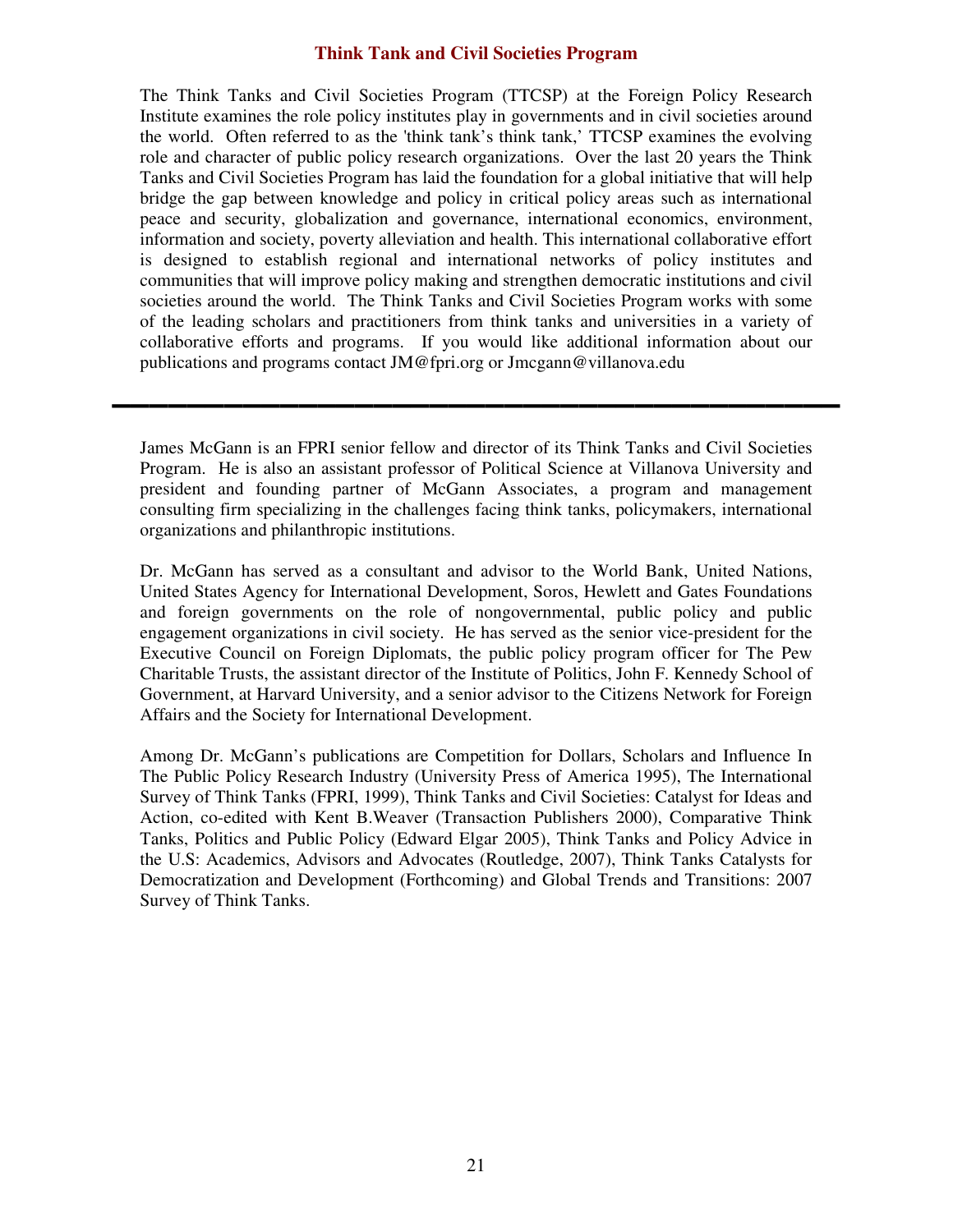

## **Think Tanks and Policy Advice in the US**

Academics, Advisors and Advocates *Routledge Research in American Politics*

**James G. McGann**, Foreign Policy Research Institute, Philadelphia, USA

This volume chronicles and analyzes the development of think tanks and public policy research organizations, while exploring the impact think tanks have on politics, public policies, and governance in the US.

*Think Tanks and Policy Advice in the US* investigates the distinctive nature of thirty leading think tanks in America, while capturing the political and intellectual ecology of the more than 1,500 think tanks in the US. Presidents from twenty think tanks have contributed insightful essays that examine he role, value, and impact of these organizations on a national and global level. The book examines a range of key factors (partisan politics; growth of liberal and conservative advocacy groups; restrictive funding policies of donors; growth of specialized think tanks; narrow and short-term orientation of Congress and the White House; tyranny of myopic academic disciplines; and the 24/7 cable news networks) which have impacted on the ability of think tanks to provide independent analysis and advice.

This text fills a gap in the available literature and will serve as a valuable reference tool for policy makers, the media, and researchers in the fields of public policy, political science, and American politics more generally.

Twenty essays by the Presidents of some of the leading think tanks in the US are featured in this work:

**Christopher DeMuth** - President, American Enterprise Institute **Edward P. Djerejian** - Founding Director, Baker Institute **Strobe Talbott** - President of The Brookings Institution **John Podesta** - President and CEO, Center for American Progress **Tim Roemer** - President, Center for National Policy **John J. Hamre** - President and CEO, Center for Strategic and International Studies **Richard N. Haass** - President of the Council on Foreign Relations **Ellen Laipson** - President and CEO, Henry L. Stimson Center **Edwin Feulner** - President of the Heritage Foundation **John Raisan** - Director, Hoover Institution, Stanford University **Herbert I. London** - President, Hudson Institute **C. Fred Bergsten** - Director of the Institute for International Economics **John Cavanagh** - Director, Institute for Policy Studies **Togo D. West Jr.** - President and CEO, Joint Center for Political and Economic Studies **John C. Goodman -** President, National Center for Policy Analysis **Dimitri K. Symes** - Founding President, Nixon Center **David W. Lyon** - President and CEO, Public Policy Institute of California **James Thomson** - President of the Rand Corporation. **Phillip Sharp** - President, Resources for the Future **Robert D. Reischauer** - President, Urban Institute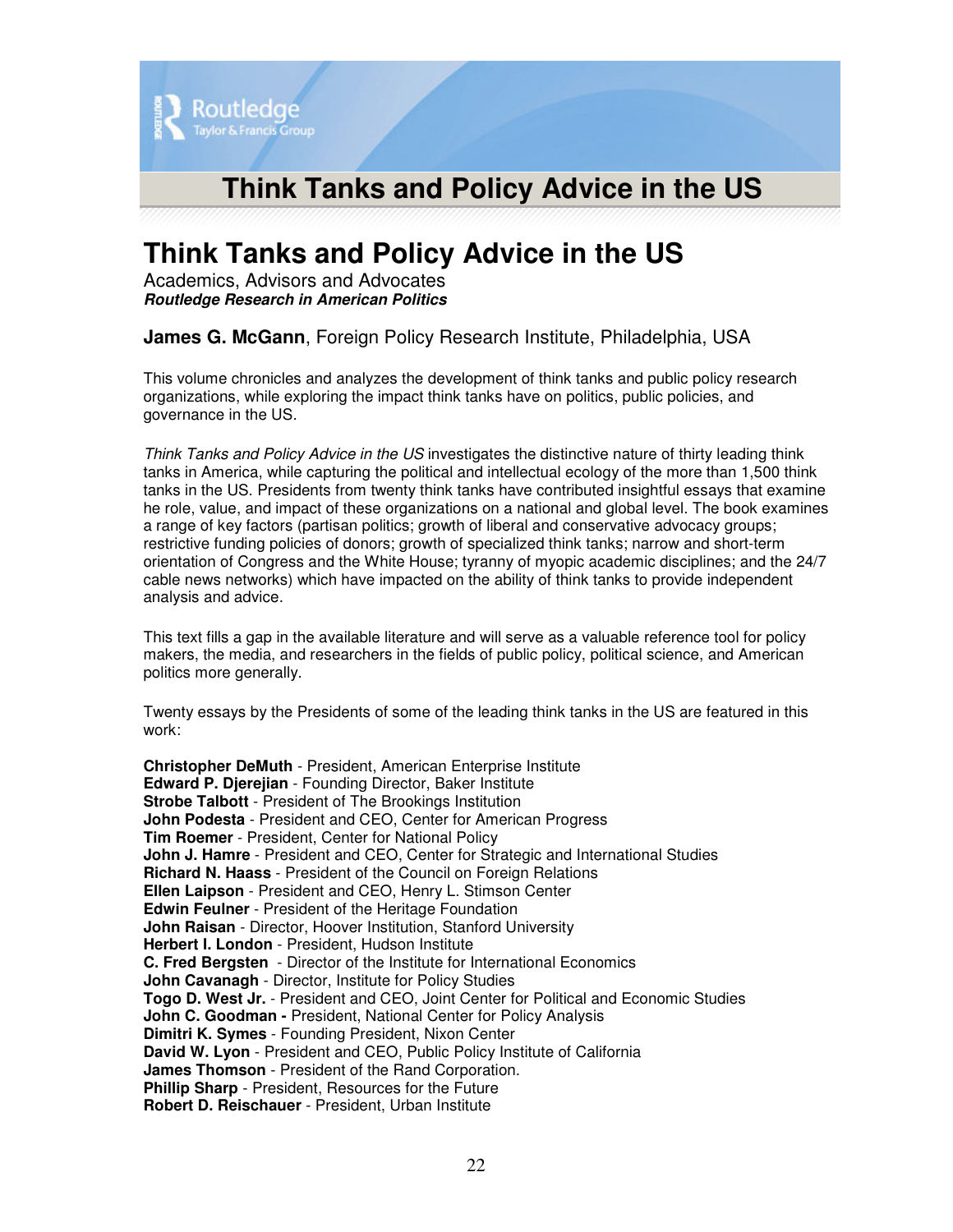**Selected Contents:** Introduction 1. Think Tanks and Policy Advice in the United States 2. History of Think Tanks in the United States 3. Think Tanks Defined 4. Marketing, Public Relations and Public Engagement 5. Measuring the Influence of Think Tanks 6. Think Tanks Funding 7. Current Trends Facing Think Tanks 8. Conclusion 9. Recommendations 10. Essays on Value, Role and Impact of Think Tanks Appendix A: U.S. Think Tanks - The Global Context Appendix B: U.S. Think Tanks in Brief

March 2007: 216x138: 108pp Hb: 978-0-415-77228-0: **£65.00**



James G. McGann, Erik C. Johnson, *Comparative Think* Tanks, Politics and Public Policy, **Edward Elgar Pub,** March 2006

**James G. McGann** is Senior Fellow and Director of the Think Tanks and Civil Societies Program at the Foreign Policy Research Institute and Assistant Professor of Political Science at Villanova University, US. **Erik C. Johnson** is Knowledge Management Officer at the World Bank Institute, US.

**Contents**: 1. Introduction 2. Think Tanks and Governance 3. Think Tanks, Politics and Public Policy in the Americas 4. Comparative Politics and Policy Advice in Europe 5. Comparative Politics and Policy Advice in the Asia Pacific Region 6. Comparative Politics and Policy Advice in Africa 7. Comparative Politics and Policy Advice in the Middle East 8. Concluding Remarks 9. Data Appendix

Independent institutes conducting policy research, analysis and public dialogue, or ?think tanks? as they are more commonly known, are one of the leading catalysts for ideas and action in civil societies around the world. Examining the role of think tanks in the policy formulation process, this groundbreaking study provides the first systematically comparative and methodologically rigorous map of such organizations and the social, political, legal and economic conditions that shape their work.

Once found only in advanced industrial democracies, think tanks now provide information and advice for policymakers in countries as diverse as India, Lebanon, Chile, Bulgaria, Germany, Senegal and Thailand. **Using case studies of 20 countries across five regions of the world (Africa, the Middle East, the Americas, Europe and Asia)**, James McGann and Erik Johnson explore how the environments in which think tanks operate serve to expand or constrict their autonomy and influence. They also suggest ways donors, policymakers and international organizations can ensure the viability and sustainability of these important organizations.

With incisive analysis and cogent recommendations for how to seed and sustain independent think tanks around the world, this volume will be of great interest to those involved with think tanks themselves, as well as public policy and political science scholars, international development agencies and policymakers around the world. The Comparative dimensions of the book will have considerable appeal among students of comparative politics, public policy and international affairs.

**Order online at: Comparative Think Tanks, Politics and Public Policy http://www.eelgar.co.uk/Bookentry\_Main.lasso?id=2756**